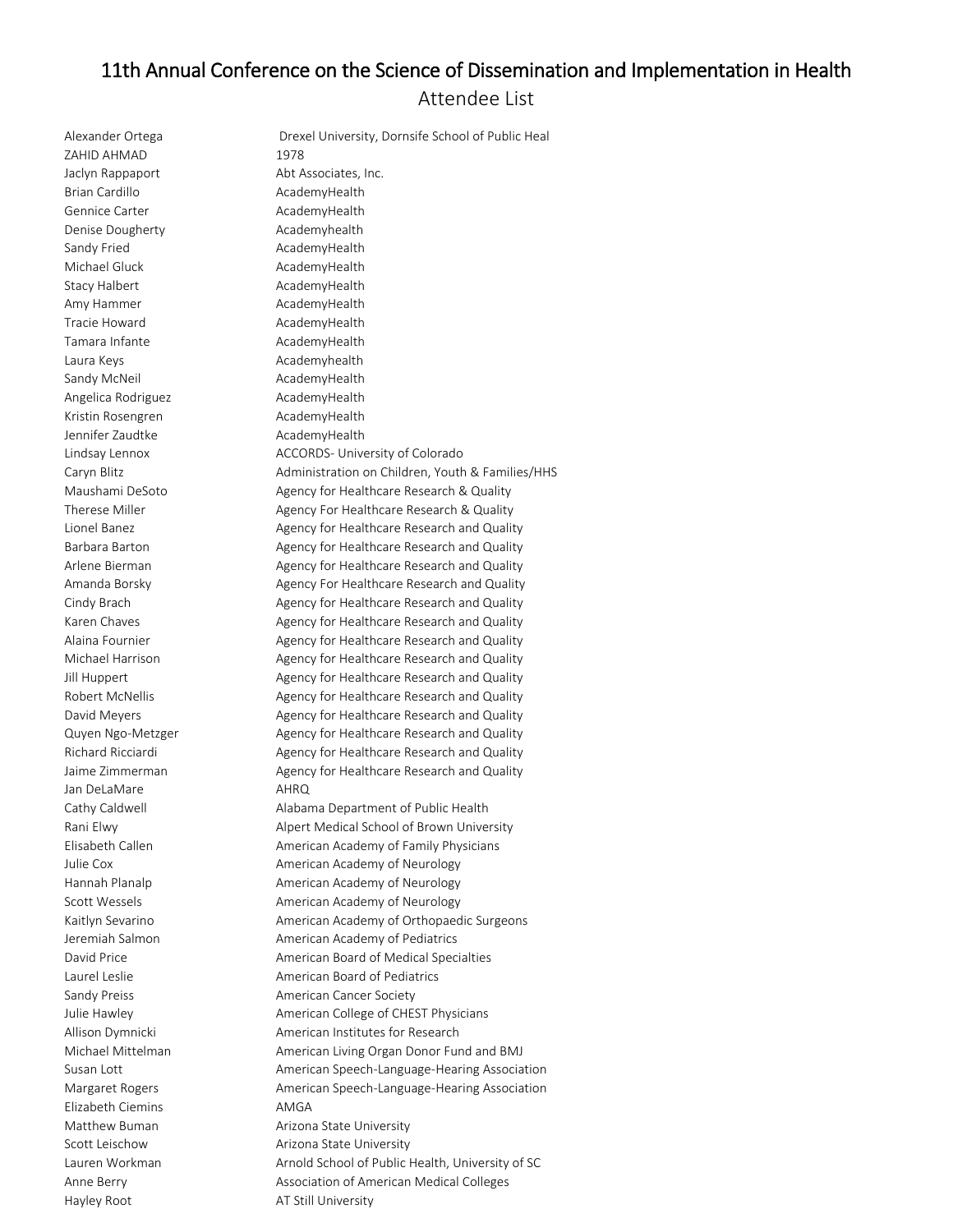Theresa Betancourt Boston College Kristin Danko **Brown University** Meredith Jones CAI Dawn Middleton CAI Suzanne Zerger CAMH Nicole Rankin Cancer Council NSW Natalie Taylor Cancer Council NSW Ramesh Sairamesh CAPSICO Health Donna Henry **CDC** Judith Lee Smith CDC Stephanie Melillo CDC brigette ulin CDC/NCCDPHP Amede Gogovor CERSSPL-UL Arati Nair **Cigna** 

Michelle Bruno **Avalere Health LLC** Abdulrazaq Habib Bayero University Kano Hoda Badr **Baylor College of Medicine** John Hollier **Baylor College of Medicine** Kelly Ressler **Baylor College of Medicine** Lauren Westafer **Baystate Medical Center** carly babcock Bloomberg School of Public Health Tyrone M. Parchment Boston College School of Social Work Clevanne Julce **Boston University Medical Center** Anne Merewood Boston University School of Medicine Eric Roseen **Boston University School of Medicine** Erika Crable **Boston University School of Public Health** Jennifer Haas **Brigham and Women's Hospital** evan smith **Brigham and Women's Hospital** Michael Fischer **Brigham and Women's Hospital/Harvard Medical School** Mary McKay **Brown School at Washington University in St. Louis** Gaelen Adam Brown University School Program in Public Health Sara Becker **Brown University School Program in Public Health** Brown University School Program in Public Health Ellen McCreedy Brown University, School of Public Health Ana Progovac Cambridge Health Alliance/ Harvard Medical School Nicole Kaiser **Carolinas HealthCare System** Marc Kowalkowski Carolinas HealthCare System Erika Trapl Case Western Reserve University Christine Swoboda CATALYST, OSU College of Medicine Kathryn Hale **Cecil G. Sheps Center For Health Services Research** Kimberly Gregory Cedars-Sinai Medical Center Manasi Jayaprakash Center For Asian Health Equity Universit Molly McGown Center For Community Health Nancy Bennett Center For Community Health & Prevention Robyn Shepardson Center For Integrated Healthcare Yvonne Ferguson Center For Scientific Review- NIH Katherine Seavey **Center For Technology and Behavioral Health** Farah Chowdhury Centers for Disease Control Rene Lavinghouze **Centers For Disease Control** Erika Fulmer Centers for Disease Control and Prevention Symone May Centers for Disease Control and Prevention Sandra Naoom Centers for Disease Control and Prevention Alexander Rowe Centers For Disease Control and Prevention Florence Tangka Centers for Disease Control and Prevention Arica White Centers for Disease Control and Prevention Nadia Minian Centre For Addiction and Mental Health Amy Tyler Children's Hospital Colorado Linda Fleisher Children's Hospital of Philadelphia Jennifer Sullivan CHOIR, VA Boston Healthcare System Lindsay Senter Cicatelli Associates Inc (CAI) Lori Crosby Cincinnati Children's Hospital Medical Center Geetha Gopalan City University of New York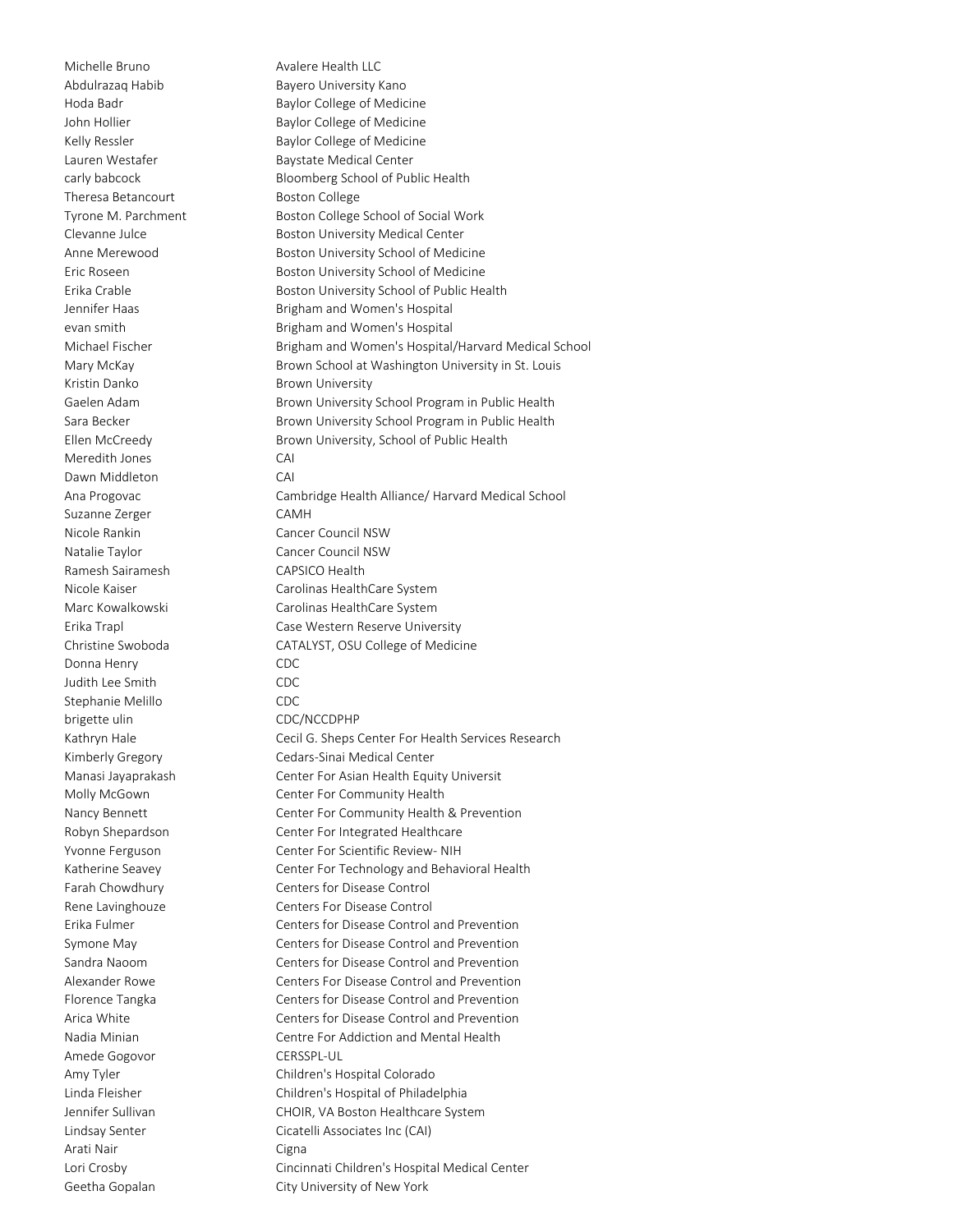Elizabeth Charron Clemson University Andrea Duran Columbia University Kate Lovero **Columbia University** Rebecca Schnall **Columbia University** Y. Claire Wang Columbia University Bruce Gingles **Cook Medical** Nick Payne **CrescentCare** John Batsis **Dartmouth College** Robert Brady **Dartmouth-Hitchcock** Angela Gray **Deloitte** Sako Maki Thompson Deloitte Consulting Hyewon Lee **DentaQuest Institute** Mary Carlton **Department of Justice** Jorielle Houston DHA Nancy Yedlin **Donaghue Foundation** Joseph Gardella **Drexel University** 

Jonathan Tobin Clinical Directors Network, Inc. & The Rockefeller University Lisa Fatheree College of American Pathologists Nicole Thomas College of American Pathologists Christina Ventura College of American Pathologists Mojisola Oluwasanu College of Medicine, University of Ibadan Sarah McKasson Colorado School of Public Health Laura Bellows Colorado State University Leslie Cunningham-Sabo Colorado State University Rachel Shelton Columbia School of Public Health Annika Sweetland Columbia University College of Physicians & Surgeo Milton Wainberg Columbia University College of Physicians & Surgeons Rachel Monane Columbia University Medical Center Sandra Donaldson Community Health Northwest Florida Ryan Fink **Consortium For Policy Research In Education** Amy M Sawyer Corporal Michael J. Crescenz VA Medical Center Lauren Collins Cystic Fibrosis Foundation Maria Jibaja-Weiss Dan L. Duncan Cancer Center Eve Nagler **Dana Farber Cancer Institute** Andy Tan **Dana-Farber Cancer Institute** Mary Cooley **Dana-Farber Cancer Institute** Sarah Lord **Dartmouth Geisel School of Medicine** Meaghan Kennedy Dartmouth-Hitchcock Medical Center Lynn Hallard Defense Centers of Excellence Richard Stoltz **Defense Health Agency** Chelsea Leonard Denver COIN, VA Eastern Colorado Healthcare System Edward Havranek Denver Health Medical Center Nelly Solorzano Denver Reserch Institute Devon Check Department of Population Health Sciences, Duke David Atkins **Department of Veterans Affairs** Sherry Ball Department of Veterans Affairs Eric Enone **Department of Veterans Affairs** Cassie Goedken **Department of Veterans Affairs** Anne Hale **Anne Hale** Department of Veterans Affairs Nancy Harada **Nancy Harada** Department of Veterans Affairs Jennifer Henry Department of Veterans Affairs Katherine Iverson **Department of Veterans Affairs** Linda Lipson Department of Veterans Affairs Cathie Plouzek Department of Veterans Affairs Alecia Clary **Department of Veteran's Affairs** Robert O'Brien **Department of Veterans Affairs, Office of Research and Development** John Fortney Department of Veterans Affairs-Health Services Res Natalie Miya **Dept of Veterans Affairs** David Au Dept. of Veterans Affairs Leah Wendleton Dept. of Veterans Affairs Rachel Stephenson Development Services Group, Inc.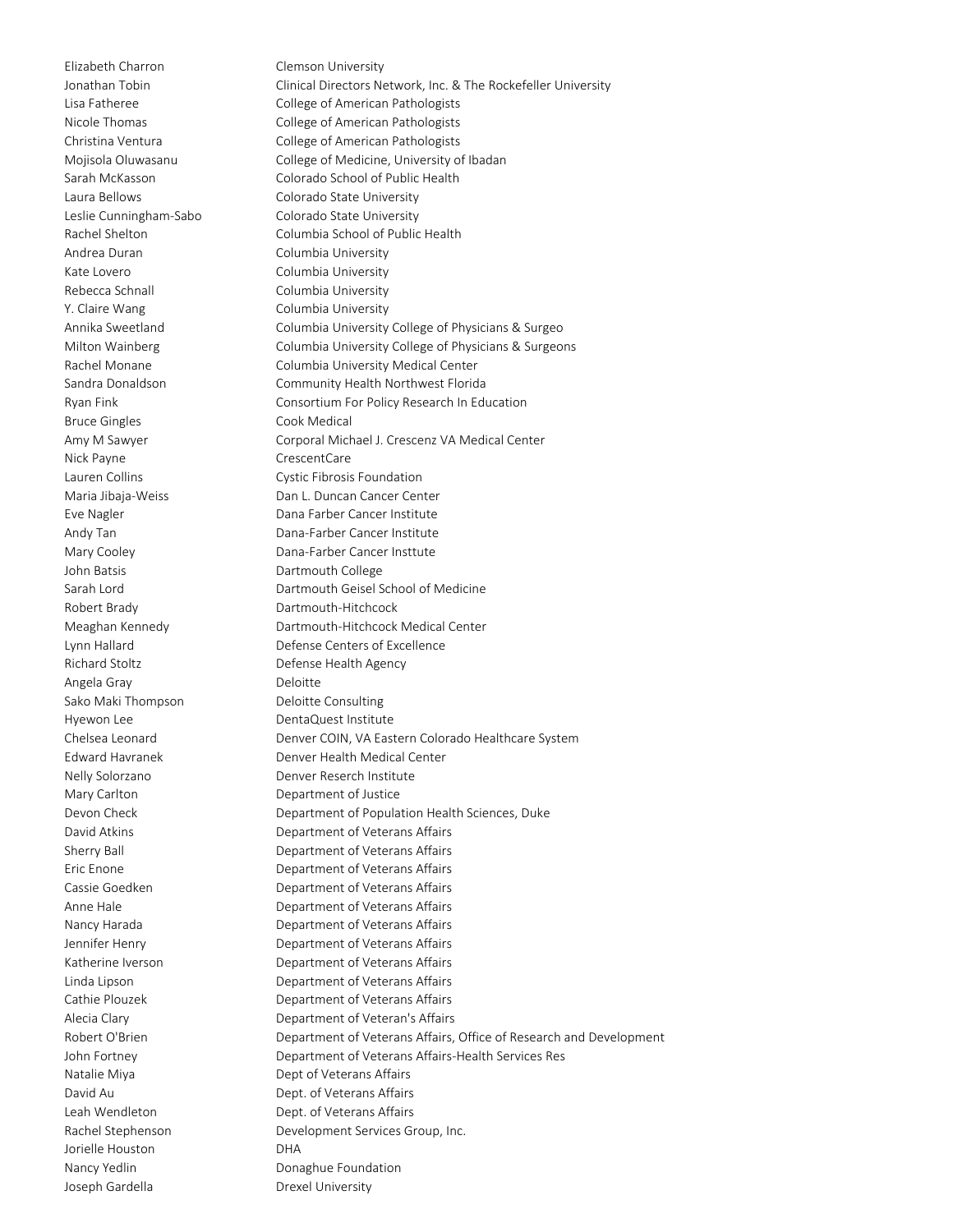Janet Bettger **Duke University** Rowena Dolor **Duke University** Charles Muiruri Duke University Megan Oakes **Duke University** Helene Vilme **Duke University** Nina Sperber **Durham VA** Lisa Haskell **Ecri Institute** Ann Mertens Emory Childrens Center Mary Ramos **Envision New Mexico** Joseph Blewitt **Epion Health** Lauren Lavin **Executed Executes** Epion Health Erin Zielinski Epion Health Chuka Esiobu **Evolent Health** Kelley Boyer **Fairview Health Services** Carmen Parrotta Fairview Health Services Alanna Kulchak Rahm Geisinger Health System Kristina Gray-Akpa<br>
Grantmakers In Health Mandi Pratt-Chapman GW Cancer Center Karen Wyche GW School of Nursing Paige McDonald GWU Jonathan Sylvain **Hartford Healthcare** Mark Bauer **Harvard Medical School** 

Razan Fayyad **Duke Clinical Research Institute** Hayden Bosworth Duke University Medical Center Jaime Hughes **Duke University School of Medicine** Eric Dedert Durham VA Health Care System George Jackson **Durham VA Medical Center** Jodi Polaha **East Tennessee State University** Sarah Cutrona Edith Nourse Rogers Memorial Veterans Hospital Cam Escoffery **Emory University Rollins School of Public Health** Sean Halpin Emory University Rollins School of Public Health Jessica Sales Emory University Rollins School of Public Health Megan McCool-Myers Emory University School of Medicine Melissa Harry **Essentia Institute of Rural Health** Jennifer Burges Federal Office of Rural Health Policy, HRSA Staci Morris **Florida International University** Seyram Butame **Florida State University College of Medicine** RACHEL STURKE FOGARTY INTERNATIONAL CENTER Susan Vorkoper Fogarty International Center Allison Metz **Frank Porter Graham Child Development Institute** Lisa Schalla Fundación Punta De Mita Martha Bruce Geisel School of Medicine At Dartmouth Laney Jones **Geisinger Health System** Kenneth Harwood George Washington University Philip Van Der Wees George Washington University Weaver **George Washington University** Judy Wang Georgetown University Medical Center Dionne Coker-Appiah Georgetown University School of Medicine Celina Gorre Global Alliance For Chronic Diseases Sandra Spoelstra Grand Valley State University Andrew Wilson Greater Los Angeles VA Healthcare Matthew Hudson Greenville Health System Francisco Cartujano **Hackensack University Medical Center** Paula Cupertino **Hackensack University Medical Center** Katia Gallegos-Carrillo Hackensack University Medical Center Gabe Malseptic **Halth Policy Commission** Kirsten Davison **Harvard School of Public Health** Dale Barnhart **Harvard T.H. Chan School of Public Health** Adam Gavarkovs **Harvard T.H. Chan School of Public Health** Hannah James Harvard T.H. Chan School of Public Health Rebekka Lee Harvard T.H. Chan School of Public Health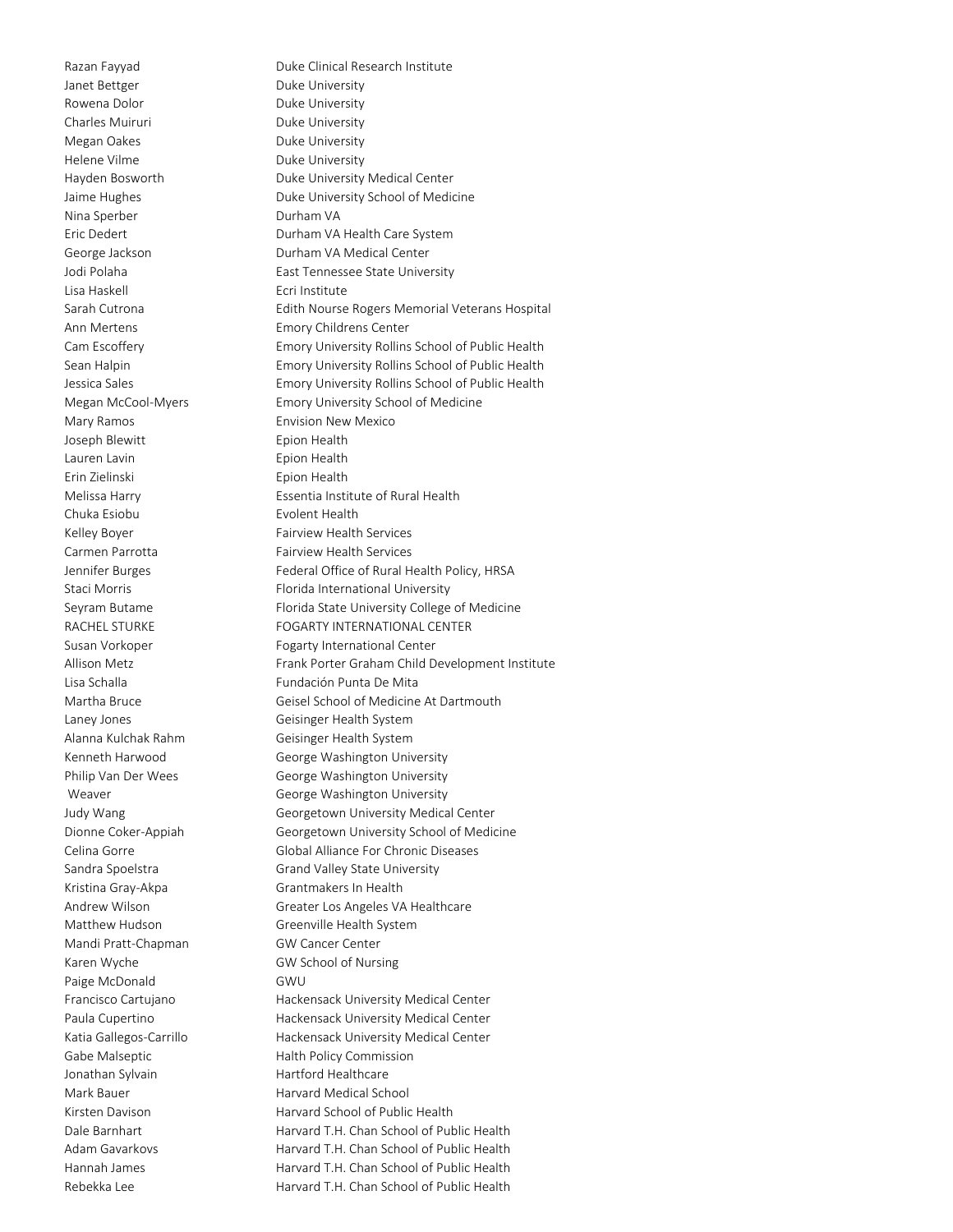Donna Spiegelman Harvard University Leif Solberg **Health Partners Institute** Jasmine Bland **Health Policy Commission** Catherine Harrison Health Policy Commission Marlon Daniel **HRSA/BPHC/HHS** Mark Pearson **Mark Pearson** Hull York Medical School Elizabeth Metzler **Humana**, Inc. David Wetter **Huntsman Cancer Institute** Kim Kies **ICTR** Karin Johnson **IMPAQ** International LLC Felix Tettey **IMPAQ International LLC** Gregory Downing **Innovation Horizons**, LLC Cristina Martinez **Institut Catala D'Oncologia** Susan Rubin **Institute For Family Health** Thomas Belnap **Intermountain Healthcare** Kim Brunisholz **Intermountain Healthcare** Andrew Knighton **Intermountain Healthcare** Gunjan Taneja **IPE Global Ltd.** Christine Cassidy IWK Health Centre Jim Ricca Jhpiego Medhanit Mekonnen Jhpiego Ethiopia Retzer Cariaga and Solomon Johns Hopkins Hospital Deborah Dang Johns Hopkins Hospital Scala **Johns Hopkins Hospital** Erin Van Dyke Johns Hopkins Hospital Madeleine Whalen Johns Hopkins Hospital Jennifer Acosta Johns Hopkins Medicine Sean Allen **Johns Hopkins University** Gail Daumit **Gail Daumit** Johns Hopkins University Christopher Hoffmann Johns Hopkins University Cassia Lewis-Land Johns Hopkins University Elizabeth Stone **In the Stone Stone Stone Stone Stone Stone Stone Stone Stone Stone Stone Stone Stone Stone Stone Stone Stone Stone Stone Stone Stone Stone Stone Stone Stone Stone Stone Stone Stone Stone Stone Stone Stone** Carolyn Sufrin **Carolyn Sufring Carolyn Sufring Carolyn Sufring Carolyn Sufring Carolyn Suffe** Alyce Adams **Kaiser Permanente** Bechara Choucair **Kaiser Permanente** Brigid McCaw Kaiser Permanente Richard Meenan Kaiser Permanente Brian Mittman Kaiser Permanente Jo Ann Shoup **Kaiser Permanente** Suma Vupputuri Kaiser Permanente

Amanda Parrish **Health Promotion Research Center** Pamela Belton Health Resources and Services Administration Satoko Kuramoto-Crawford Health Resources and Services Administration Desai **Nextitude Education Contracts** HealthPartners Institute for Education & Research Brad Rindal **HealthPartners Institute for Education & Research** Anne Stahl HRSA/Bureau of Health Professions Matthew Aalsma **Indiana University School of Medicine** Doug Parkerson **Innovations For Poverty Action** Vilma Irazola **Institute for Clinical Effectiveness and Health Po** Donald Goldmann **Institute for Healthcare Improvement** Joseph McCannon **Institute for Healthcare Improvement** Jonathan Scaccia **Institute For Healthcare Improvement** Jonathan Thornhill Johns Hopkins Applied Physics Laboratory Jin Hui Joo **Johns Hopkins Bayview Medical Center** Melissa Davey-Rothwell Johns Hopkins Bloomberg School of Public Health Christine Fahim Johns Hopkins Bloomberg School of Public Health Brenton Ling **Internal Communishers** Johns Hopkins Bloomberg School of Public Health Lindsey Webb Johns Hopkins Bloomberg School of Public Health S Beckham Johns Hopkins School of Public Health Robert Franks Judge Baker Children's Center Charlotte Vieira **Judge Baker Children's Center**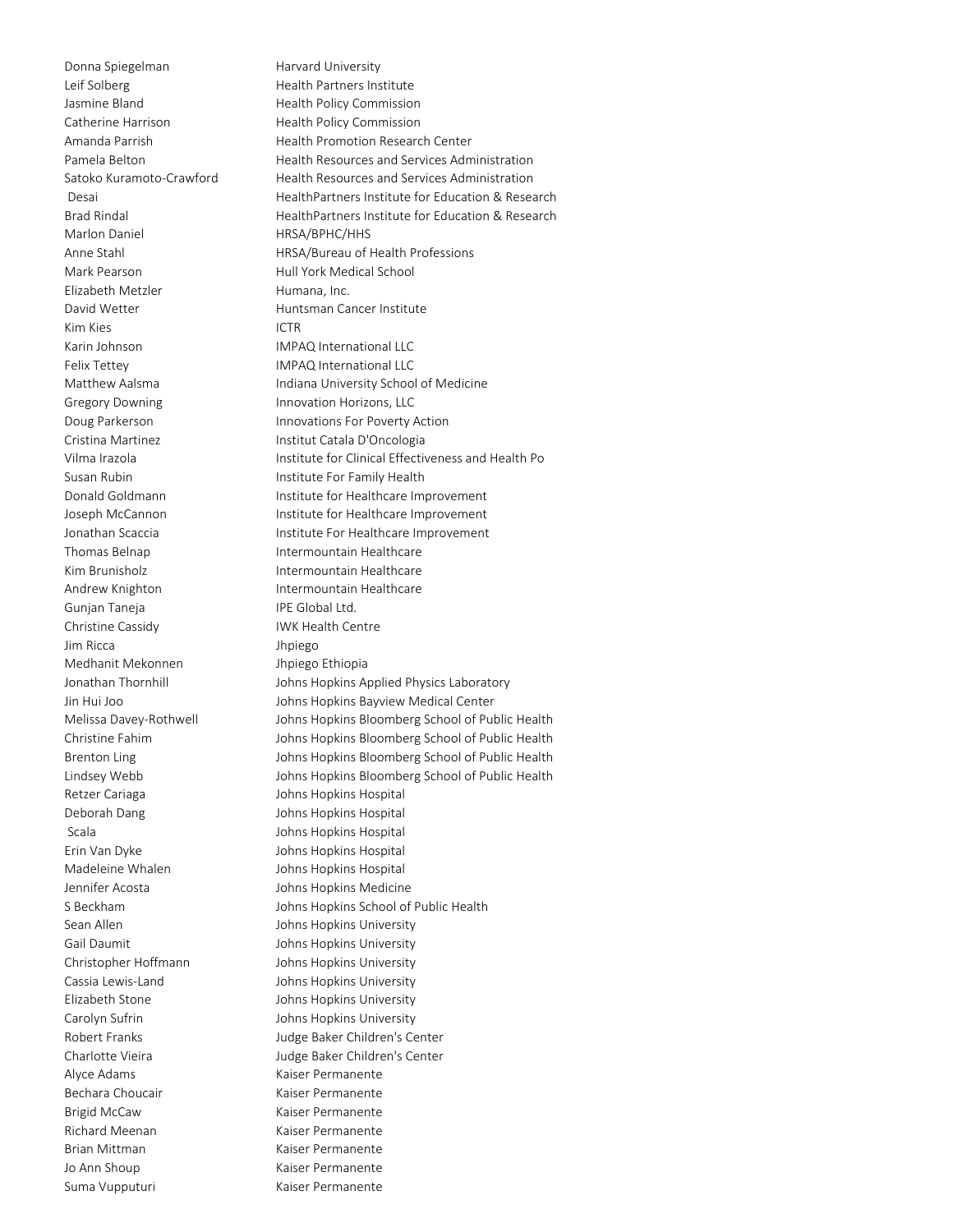Henna Hasson Karolinska Institutet Valerie Myers **Klein Buendel**, Inc. Erin Hahn KPSC Michael Parchman KPWHRI Robyn Stone **Leadingage** Emily Schmied LEIDOS Ricardo Basurto-Dávila Los Angeles County Ulrica von Thiele Schwarz Mälardalen University Perry Bechtle Mayo Clinic Celia Kamath Mayo Clinic Lisa Nordan Mayo Clinic Joshua Ohde Mayo Clinic Lori Rhudy Mayo Clinic Holli Seabury McMillen Health

Nicole Wagner **Kaiser Permanente** Gloria Coronado Kaiser Permanente Center for Health Research Stephanie Fitzpatrick Kaiser permanente Center for Health Research Rachel Gold Kaiser Permanente Center For Health Research Amanda Petrik Kaiser Permanente Center For Health Research Susan Brown Kaiser Permanente Division of Research Jonathan Weiner **Kaiser Permanente Division of Research** Jennifer Gander Kaiser Permanente Georgia Tracy Lieu Kaiser Permanente Northern California David Mosen **No. 2018** Kaiser Permanente Northwest Lucy Savitz **Kaiser Permanente Northwest** Michael Gould Kaiser Permanente Southern California Diana Buist **Kaiser Permanente WA Health Research Institute** Katie Coleman 
Kaiser Permanente WA Health Research Institute Katharine Bradley Kaiser Permanente Washington Paula Lozano **Kaiser Permanente Washington** Leah Tuzzio Kaiser Permanente Washington Cara Lewis **Kaiser Permanente Washington Health Research Inst.** Joseph Glass **Kaiser Permanente Washington Health Research Insti** Amy Lee **Kaiser Permanente Washington Health Research Insti** Sarah Kaye Maye Implementation & Evaluation, LLC John Kinuthia Kenyatta National Hospital Danielle Kasperavicius Knowledge Translation Program Deborah Moon KU Center For Telemedicine & Telehealth Irene Vidyanti Los Angeles County Department of Public Health Vanessa Marshall Louis Stokes Cleveland VA Medical Center Krysttel Stryczek Louis Stokes Cleveland VA Medical Center Lisanne Brown Louisiana Public Health Institute Daniele Farrisi Louisiana Public Health Institute Jackson Musuuza Madison Veterans Hospital Christopher Okunseri Marquette University School of Dentistry Robert Greenlee Marshfield Clinic Research Foundation Jordan Neil Massachusetts General Hospital Elyse Park Massachusetts General Hospital Stephen Bartels Massachusetts General Hospital/Harvard Med. School Olayinka Umar-Farouk Maternal and Child Survival Programme Frank Martin Mathematica Policy Research Rosalind Keith Mathematica Policy Research, Inc. Leslie Conwell **Mathematica Policy Research, Incorporated** Suzanne Felt-Lisk Mathematica Policy Research, Incorporated Emily Hamovitch McSilver Institute For Poverty Policy and Research Kate Lambert McSilver Institute For Poverty Policy and Research Abenaa Brewster MD Anderson Cancer Center Qian Lu MD Anderson Cancer Center Emily Johnson Medical University of South Carolina Cathy Melvin Medical University of South Carolina Addie Middleton Medical University of South Carolina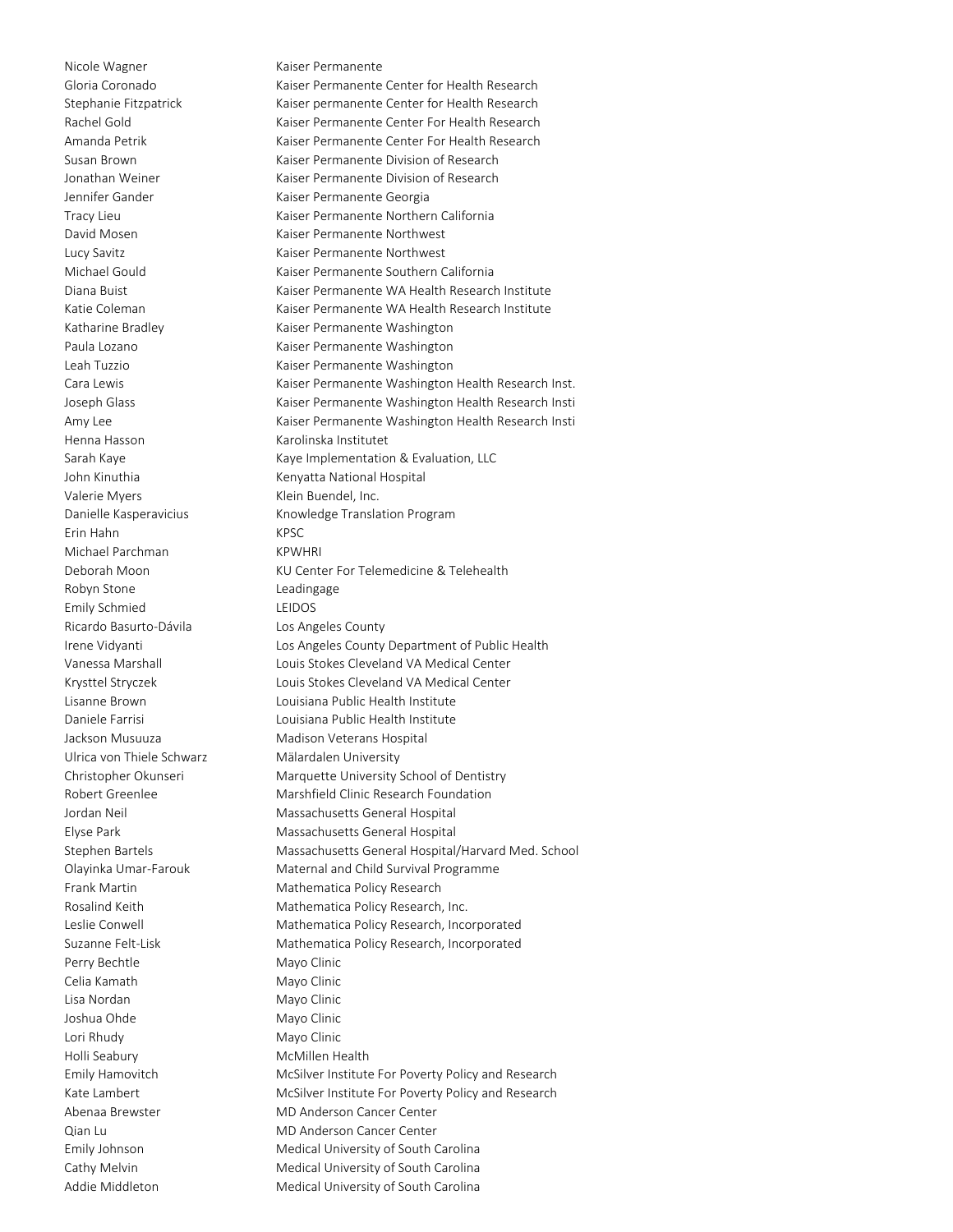Jeanne DeCosmo<br>
Medstar Health Rina Miyawaki **Melikuwa** Meiji University Eric Shaw Mercer University Nonie Arora **Michigan Medicine** Fay Curran Military Health System Elizabeth Canzone MITRE Corporation Kate Huggins **Monash University** Hannah Carlson Mount Carmel Health Nicole Nelson **Mount Carmel Health** Jennifer Leng MSKCC Debra Dekker NACCHO Elizabeth Sarma National Cancer Institute Sudha Sivaram National Cancer Institute

Leigh Ridings **Medical University of South Carolina** Alana Rojewski Medical University of South Carolina Kenneth Ruggiero **Medical University of South Carolina** Kelley Baker Medstar Institute For Quality and Safety Kelly Smith Medstar Institute For Quality and Safety Juan Canedo **Meharry Medical College** Lou-Anne Chichester Memorial Sloan Kettering Cancer Center Kevin Liou **Memorial Sloan Kettering Cancer Center** Jamie Ostroff **Memorial Sloan-Kettering Cancer** Kelly Trevino **Memorial Sloan-Kettering Cancer Center** Susan Lin MGH Institute of Health Professions Tatiana Bustos **Michigan State University** Ans Irfan Milken Institute School of Public Health Hildi Hagedorn Minneapolis VA Medical Center Neal Hoffman Montefiore Medical Center Paul Meissner Montefiore Medical Center Sarah Overholt Montefiore Medical Center Scott West Montefiore School Health Susanna Banks Montefiore School Health Program Megan Douglas Morehouse School of Medicine Alex Federman Mount Sinai School of Medicine Glenn Bean Multicare Institute For Research & Innovation Angela Silva **Multicare Institute For Research & Innovation** Chanaye Jackson National Association of Community Health Centers Johnnetta Davis-Joyce National Association of County and City Health Off Natalie Cramer National Association of State and Territorial AIDS Directors April Oh National Cacer Institute Maiko Fujimori **National Cancer Center** Taichi Shimazu **National Cancer Center** Yosuke Uchitomi National Cancer Center Hospital Sallie Weaver National Cancer Insitute Ali Abazeed National Cancer Institute Prajakta Adsul National Cancer Institute Aimee Bellman National Cancer Institute Sarah Bernal National Cancer Institute Erica Breslau National Cancer Institute Mindy Clyne National Cancer Institute Paul Jacobsen National Cancer Institute Lisa Klesges National Cancer Institute Sarah Kobrin National Cancer Institute Angela Marler National Cancer Institute Nancy Miller National Cancer Institute Sandra Mitchell **National Cancer Institute** Gila Neta National Cancer Institute Wynne Norton National Cancer Institute Antoinette Percy-Laurry Mational Cancer Institute Frank Perna **National Cancer Institute** Marie Ricciardone National Cancer Institute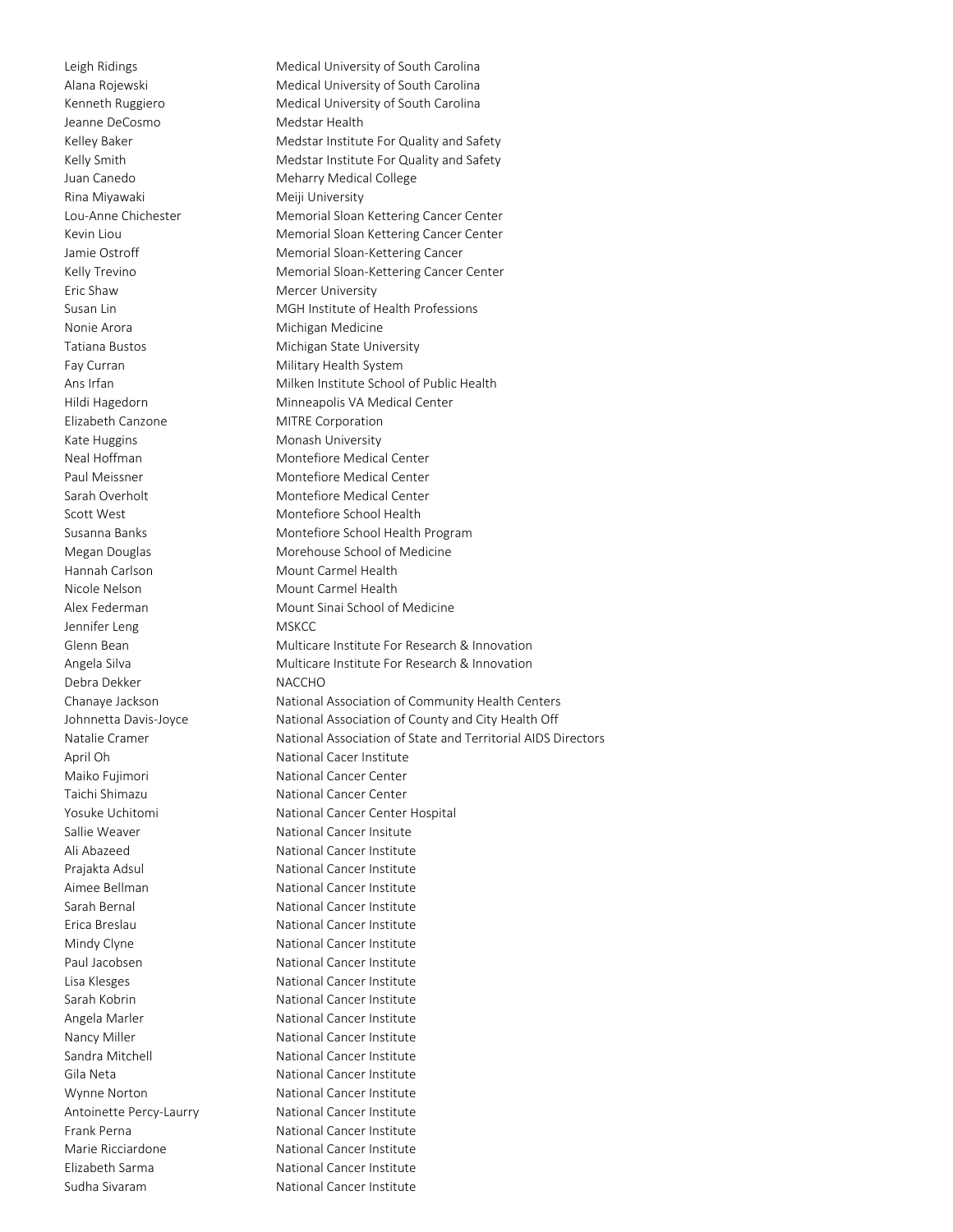Annabelle Uy National Cancer Institute Cynthia Vinson National Cancer Institute Bob Vollinger **National Cancer Institute** Ashley Wilder Smith National Cancer Institute Kara Wiseman National Cancer Institute Lindsey Zimmerman National Center For PTSD Anuj Mehta National Jewish Health Suzanne Heurtin-Roberts MCI Muin Khoury **NCI** Victoria Stanhope New York University Nancy Van Devanter New York University Michelle Freemer NIH

Edward Trimble **National Cancer Institute** Brenda Adjei National Cancer Institute, NIH David Chambers National Cancer Institute/NIH Patricia Jones National Center For Advancing Translational Scienc Kristen Miller National Center For Human Factors In Healthcare Karina Egeland **National Center For V. & Traumatic Stress Studies** Jennifer Alvidrez National Center on Minority Health and Health Disp Carmen Rosa National Insitute on Drug Abuse Kristen Huntley **National Institues of Health/NIDA** Shavon Artis Dickerson National Institute of Child Health and Human Devel Michele Barnard National Institute of Health Margaret Farrell Mational Institute of Health/Nci Nadine Frederique National Institute of Justice Christopher Gordon National Institute of Mental Health Denise Juliano-Bult National Institute of Mental Health Denise Pintello National Institute of Mental Health Agnes Rupp **National Institute of Mental Health** Belinda Sims **National Institute on Drug Abuse** Seetha Bhagavan National Institutes of Health Holly Campbell-Rosen National Institutes of Health Lori Ducharme National Institutes of Health Michael Engelgau National Institutes of Health Andrea Horvath Marques National Institutes of Health Shahnaz Khan National Institutes of Health Carrie Klabunde National Institutes of Health Marion Koso-Thomas National Institutes of Health Arianne Malekzadeh National Institutes of Health George Mensah National Institutes of Health Amit Mistry **National Institutes of Health** Elizabeth Neilson National Institutes of Health Gurvaneet Randhawa National Institutes of Health Sheri Schully **National Institutes of Health** Keisha Shropshire National Institutes of Health Tisha Wiley **National Institutes of Health** Makeda Williams National Institutes of Health KAREN BIENSTOCK NATIONAL INSTITUTES OF HEALTH, NHLBI, DLD Antonello Punturieri National Institutes of Health, Nhlbi-Lung Division Augie Diana National Institutes of Nursing Research Ejemai Eboreime National Primary Healthcare Development Agencey Anne Kazak Nemours Childrens Health System Carolyn Berry **New York University School of Medicine** Rachel Gross New York University School of Medicine Keng-yen Huang New York University School of Medicine Devin Mann New York University School of Medicine Ann Nguyen New York University School of Medicine Margaret Paul New York University School of Medicine Elizabeth Stevens New York University School of Medicine Donna Shelley New York University, School of Medicine Fernanda Polubriaginof Newyork-Presbyterian Hospital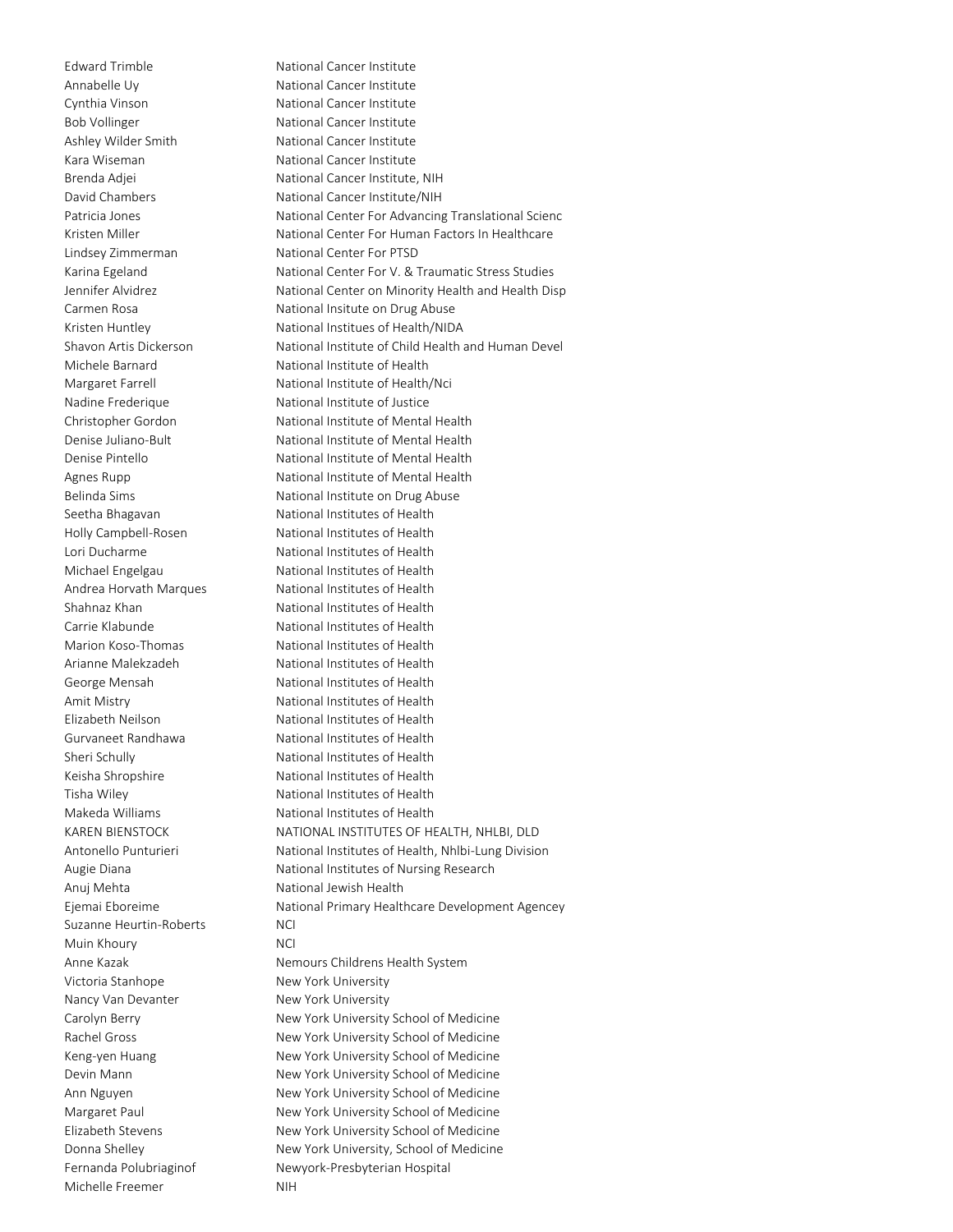Lora Reineck NIH Erin Spaniol NIH David Tilley NIH Deshiree Belis NIH / NHLBI Christopher Burt NIH / NHLBI Jazmin Bustillo NIH / NHLBI Helen Cox NIH / NHLBI Kathleen Fenton NIH / NHLBI Melissa Green Parker NIH / NHLBI Brad Newsome NIH / NHLBI LeShawndra Price NIH / NHLBI Jennifer Curry NIH, NHLBI, CTRIS Catherine Stoney NIH/NHLBI Whitney Barfield NIH/NHLBI/CTRIS Cheryl Boyce NIH/NHLBI/CTRIS Rebecca Roper NIH/NHLBI/CTRIS Susan Shero NIH/NHLBI/CTRIS Jenelle Walker NIH/NHLBI/CTRIS Susan Azrin NIH/NIMH/SRCEB Meryl Sufian NIH/NIMHD Dara Blachman-Demner NIH/OBSSR Karen Gavin-Evans NIH/OD/OHR/CSD Michael Freed NIMH Rebecca Guerin NIOSH/CDC Laurie Imhof NORC Renee Pekmezaris Northwell Health Allison Cuthel **NYU** Langone Health Heather Gold NYU Langone Health Naleef Fareed **Ohio State University** Jennifer Hefner **Communist Child** Chio State University

Linda Kupfer **NIH - Fogarty International Center** Quandra Blackeney NIH/National Institute On Drug Abuse/CCTN Petra Jacobs NIH/NIDA/Center for the Clinical Trials Network Geetha Subramaniam NIH/NIDA/Center for the Clinical Trials Network Louise Hawkley **NORC** at the University of Chicago Michael Reynolds NORC at the University of Chicago Nanette Benbow Northwestern University C. Hendricks Brown Northwestern University Emily Fu **Northwestern University** Carlos Gallo **Northwestern University** Anika Ghosh Northwestern University Dennis Li<br>
Northwestern University Margaret Madden Northwestern University Brian Mustanski Northwestern University Wouter Vermeer Northwestern University Juan Villamar Northwestern University Theresa Walunas Northwestern University Lynn Yee Northwestern University Feinberg Sch. of Medicine Lisa Hirschhorn **Northwestern University Feinberg School of Medicin** Justin Dean Smith Northwestern Universtiy Ivan Balan Nyspi/Columbia University Sapana Patel **Nyspi/Columbia University** Pritika Kumar NYU Langone Medical Center Stephanie Albert NYU School of Medicine Radhika Gore NYU School of Medicine Jennifer McNeely NYU School of Medicine Erin Rogers NYU School of Medicine Yi-Ling Tan NYU School of Medicine Sara Chokshi **NYU School of Medicine Dept Population Health** Stephanie Santana Office of Disease Prevention and Health Promotion, Jill Rissi OHSU/PSU School of Public Health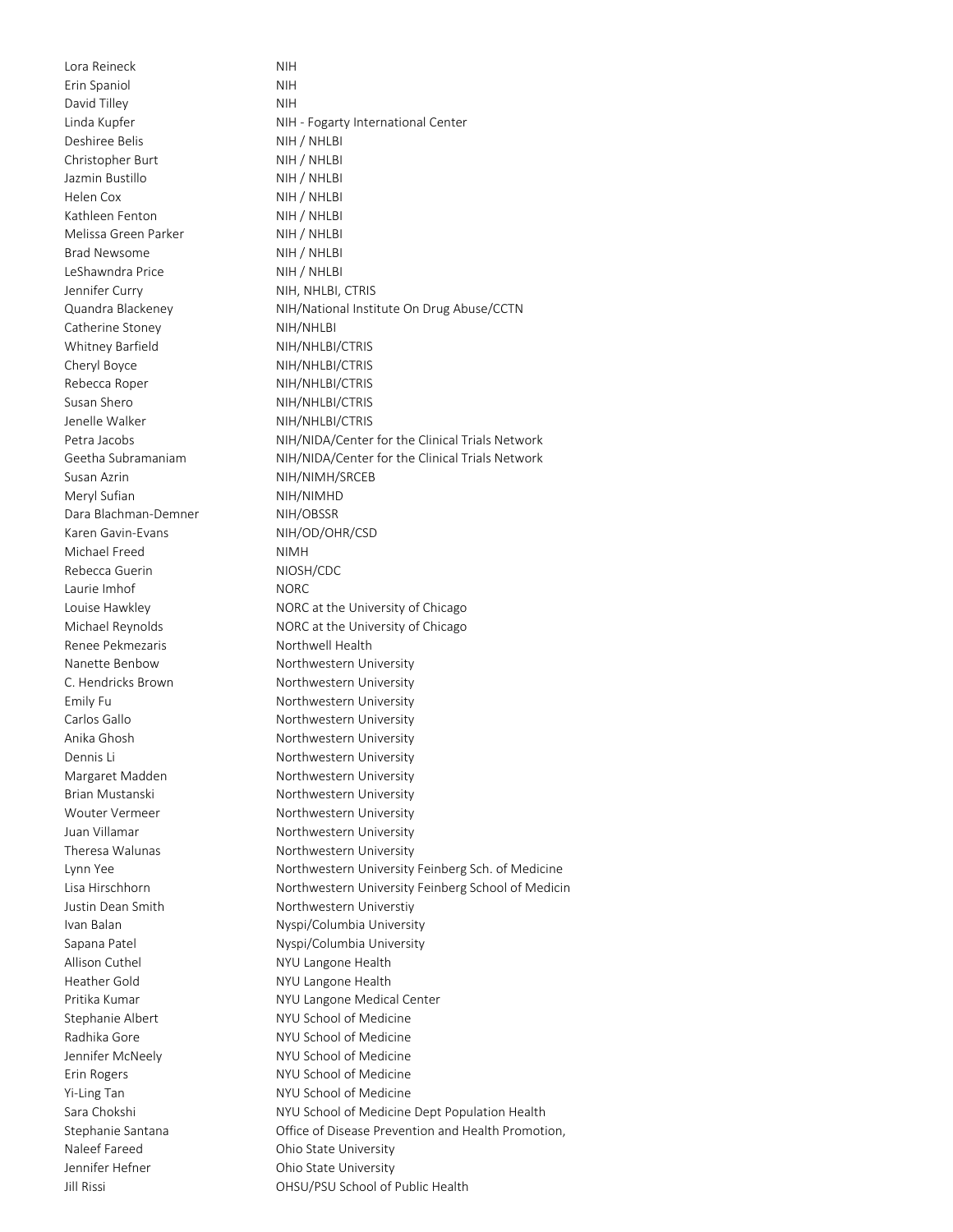Cary Scheiderer PCORI Joshua Nyirenda Quality Insights Sarah Nowak **RAND** Matthew Chinman RAND Corporation Michael Hecht REAL Prevention LLC Nathalie Moise **RISE Program** Lisa DiMartino **RTI International** Sonia Hoover **RTI International** Merideth Kirk **RTI International** Joshua Richardson RTI International William Bejarano Rutgers University Kathryn Greene Rutgers University Itzhak Yanovitzky **Rutgers University** 

Jocelyn Barton Oklahoma Tobacco Research Center Marsha Bryan Ontario Shores Centre For Mental Health Sciences Deborah Cohen **Cohen** Oregon Health & Science University Shigeko Izumi Oregon Health & Science University William Lambert **Constructs** Oregon Health & Science University John Landsverk Oregon Social Learning Center Lisa Saldana Oregon Social Learning Center Sonja Schoenwald Oregon Social Learning Center Peggy Dolcini **Dregon State University** Cecilie Varsi **Cecilie Varsi Cecilie Varsi Cecilie Varsi** Cecilie Varsi Cecilie Varsi Cecilie Varsi Cecilie Vars Nicola McCleary Ottawa Hospital Research Institute Janet Squires Ottawa Hospital Research Institute Cathleen Willging **Pacific Institute For Research and Evaluation** Ethan Chiang Patient-Centered Outcomes Research Institute Michelle Henton Patient-Centered Outcomes Research Institute Joanna Siegel Patient-Centered Outcomes Research Institute Amanda Barbeau Patient-Centered Outcomes Research Institute (PCOR Jane Chang **Patient-Centered Outcomes Research Institute (PCOR** Kim Duong Patient-Centered Outcomes Research Institute (PCOR Bridget Gaglio Patient-Centered Outcomes Research Institute (PCOR Arielle Gorstein Patient-Centered Outcomes Research Institute (PCOR Elizabeth Kang Patient-Centered Outcomes Research Institute (PCOR Yasmeen Long Patient-Centered Outcomes Research Institute (PCOR William Calo **Penn State College of Medicine** Kathryn Schmitz **Penn State College of Medicine** Susan Loeb **Pennsylvania State University** Julia Kohn Planned Parenthood Federation of America Kimberly Hieftje **Play4real Lab At the Yale Center For Health & Lear** Mastarone **Mastarone** Portland VA Research Foundation C. Bradley Kramer Public Health - Seattle & King County Edward Miech Richard L. Roudebush VA Medical Center Alan McGuire **Richard L. Roudebush VAMC** Angela Rollins **Richard L. Roudebush VAMC** Nazanin Bahraini **Rocky Mountain MIRECC** Adam Hoffberg **Rocky Mountain MIRECC** Stephen Edge The Roswell Park Comprehensive Cancer Center Deborah Erwin **Erwin** Roswell Park Comprehensive Cancer Center Mishellene McKinney **Roswell Park Comprehensive Cancer Center** Johanne Eliacin Roudebush VA Medical Center David Haggstrom Roudebush VA Medical Center Teresa Damush Roudebush Veterans Administration Medical Center Elizabeth Avery **Rush University Medical Center** Elizabeth Lynch **Rush University Medical Center** Shawna Hudson Rutgers Robert Wood Johnson Medical School Denalee O'Malley **Rutgers Robert Wood Johnson Medical School** Stacy Davis **Rutgers School of Public Health** Kristen Riley **Rutgers**, The State University of New Jersey Elva Arredondo San Diego State University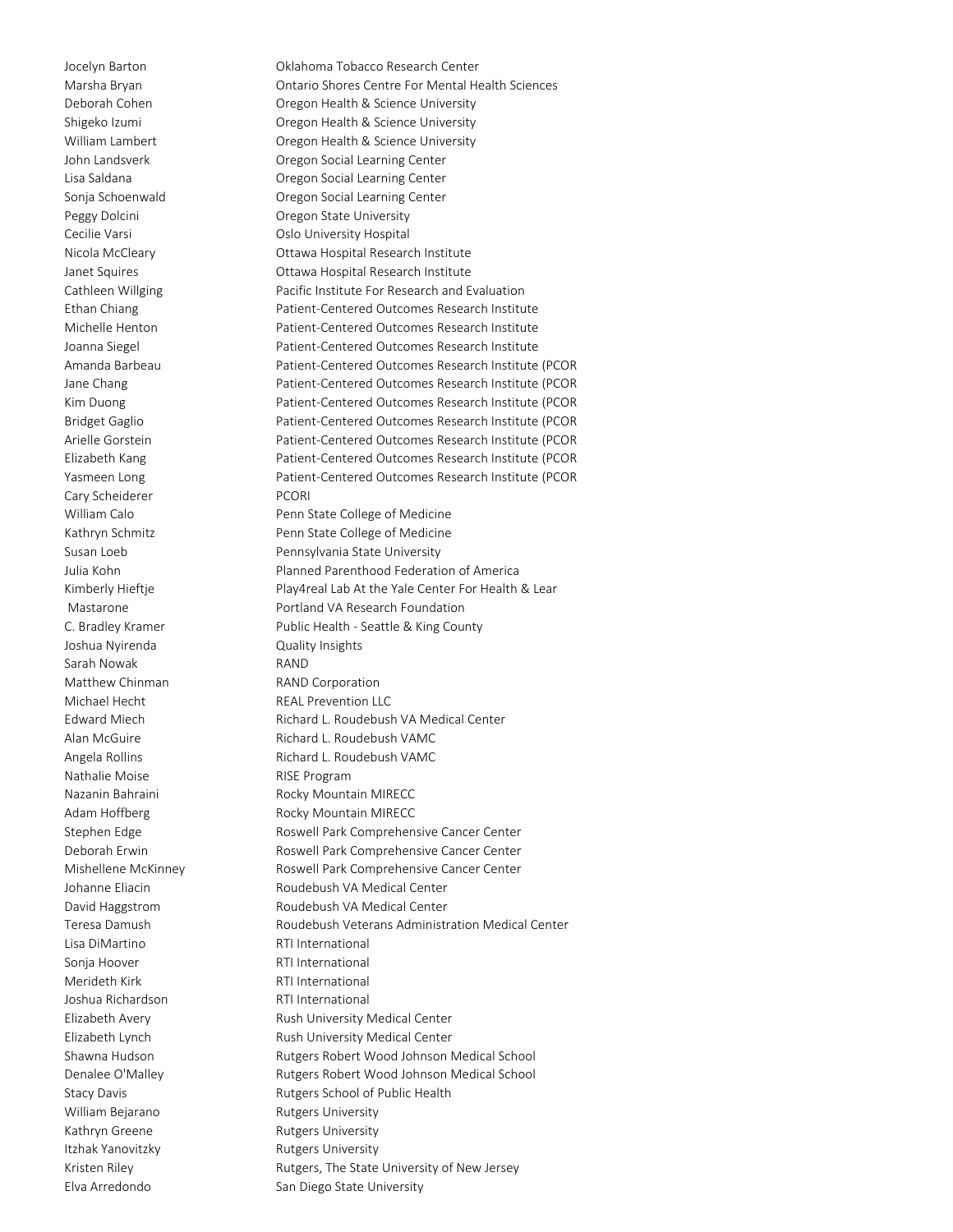Emily Griese Sanford Health Emily Senerth SCAI Brittney Foxhall SEIU-UHW Oliver Gerland Sensis Gabriela Martinez **Siemens Healthineers** Jorie Butler SLC VAMC Lindsay Dubois Special Olympics Mehret Assefa Stanford University Mark McGovern Stanford University Katherine Steffen Stanford University Jane Brock Telligen Alaina Brothersen Telligen Laura Mankin **Telligen** Kathryn Ollom Telligen Jolene Schaefer Telligen Teresa Titus-Howard Telligen Tom Ventura **Telligen** Grace Ma **Temple University** Loretta Gavin **The Buffett Foundation** Alex Keuroghlian The Fenway Institute Peggy Stemmler The Frameshift Group Adam Briggs The Health Foundation jumpei sato The University of Tokyo Haruhiko Imamura Toho University Trevey Davis **Trinity Health** 

Jessica Haughton San Diego State University Thomas Stenvig South Dakota State University Lauren Penney The South Texas Veterans Health Care System Laura Holdsworth Stanford School of Medicine Nadia Safaeinili Stanford School of Medicine Marcy Winget Stanford University School of Medicine Ranjit Singh State University of New York At Buffalo Stephanie McCoy Susan G. Komen Breast Cancer Foundation Rebecca Firestone Susan Thompson Buffett Foundation Rebecca Selove Tennessee State University Jennifer Becan Texas Christian University M. Christina Esperat Texas Tech University Health Sciences Center Sarah Ronis The Center for Child Health and Policy at UH Rainb Christina Bethell The Child and Adolescent Health Measurement Initia James Guevara The Children's Hospital of Philadelphia/Penn Eve Jelstrom The Emmes Corporation Melanie Barwick The Hospital for Sick Children Albert Siu The James J. Peters Veterans Affairs Medical Center Maryanne Bailey The Johns Hopkins Hospital Carolyn Cumpsty-Fowler The Johns Hopkins Hospital Ysabel Duron The Latino Cancer Institute Alicia Bunger The Ohio State University Lisa Juckett **The Ohio State University** Jennifer Kue The Ohio State University Sharon Tucker The Ohio State University College of Nursing Scherezade Mama<br>
The Pennsylvania State University Christina Kerby The Permanente Federation Sandra Garcia The Susan Thompson Buffett Foundation Shellie Ellis The University of Kansas School of Medicine Roman Kislov **The University of Manchester** Jade Hart The University of Melbourne Brian Oldenburg The University of Melbourne Barbara Turner The University of Texas Health Science Center, San Antonio Lisa Lowenstein The University of Texas MD Anderson Cancer Center Rubin Cohen Thomas Creek Medical Center Denise Daudelin Tufts Clinical and Translation Science Institute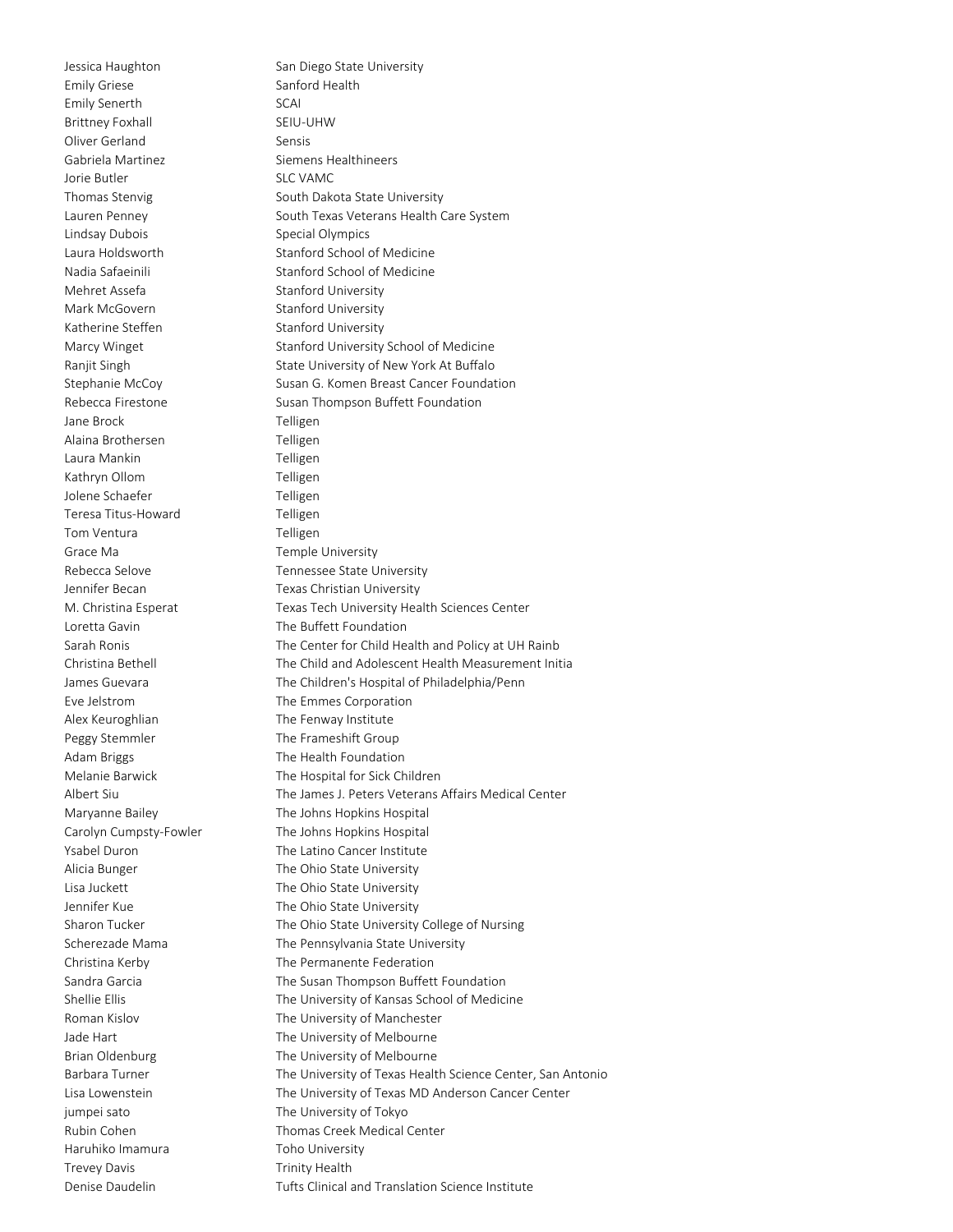Courtney Baker Tulane University Sarah Linke UC San Diego Norweeta Milburn **Norweeta** Milburn **Norwegia** Jennifer Martin UCLA/VAGLAHS Mimi Choy-Brown UMN Tracy Nichols UNC Greensboro Viviana Horigian Univeristy of Miami Sophie Desroches Université Laval Denise Lillvis **Denise Lillvis** University At Buffalo Benjamin Aceves **Exercise Sensity of Arizona** Eugene Okpere University of Benin Marshall Chin University of Chicago Matt Epperson **Matt Epperson** University of Chicago Sivan Spitzer-Shohat University of Chicago Erin Staab University of Chicago Rob Anderson University of Exeter Jordan Alpert University of Florida

Brian Thorn U of Utah/Primary Children's Hospital Dennis Watson **U. of Illinois College of Medicine At Chicago** Lindsey Martin U.S. Department of Veteran's Affairs Corrina Moucheraud UCLA Fielding School of Public Health Daniel Amante Van Mumass Medical School Kimberly Fisher UMass Memorial Medical Center Carrie Blanchard UNC Eshelman School of Pharmacy Megan Roberts UNC Eshelman School of Pharmacy Alasia Ledford UNC-CH School of Nursing Christy Ledford Uniformed Services University of the Health Sciences Susan Niermeyer United States Agency For International Development Theresa Santo United States Army Public Health Center Charlotte Bright Univ of Maryland Baltimore School of Social Work Katia Noyes University at Buffalo, The State University of New Gillian Harvey **East Communist Communist** University of Adelaide Seongwon Choi University of Alabama at Birmingham Gregg Gilbert University of Alabama at Birmingham Laura Rogers University of Alabama At Birmingham Diane King University of Alaska Anchorage Alex Dopp University of Arkansas Geoffrey Curran University of Arkansas for Medical Sciences TAREN SWINDLE University of Arkansas for Medical Sciences Benjamin Teeter **Exercise Sensity Contracts** University of Arkansas for Medical Sciences Jeremy Thomas University of Arkansas for Medical Sciences Priya Shete University of California San Francisco Miriam Bender University of California, Irvine Stephen Schueller **Vancies** University of California, Irvine Gregory Aarons University of California, San Diego Jesse Nodora University of California, San Diego Maria Garcia University of California, San Francisco Sunitha Kaiser University of California, San Francisco Theresa Marteau University of Cambridge Jascinth Lindo University of Central Florida Abiola Ibraheem University of Chicago Medicine Amy Huebschmann University of Colorado Laura Wiley University of Colorado Anschutz Medical Campus Eric Coleman University of Colorado Denver Bethany Kwan **Example 20 University of Colorado Denver** Leigh Anne Bakel University of Colorado Denver School of Medicine Jenna Reno University of Colorado Denver School of Medicine Russell Glasgow University of Colorado School of Medicine Stephanie Gernant University of Connecticut Lisa Sanetti **Lisa Sanetti University of Connecticut** Marie Smith University of Connecticut School of Pharmacy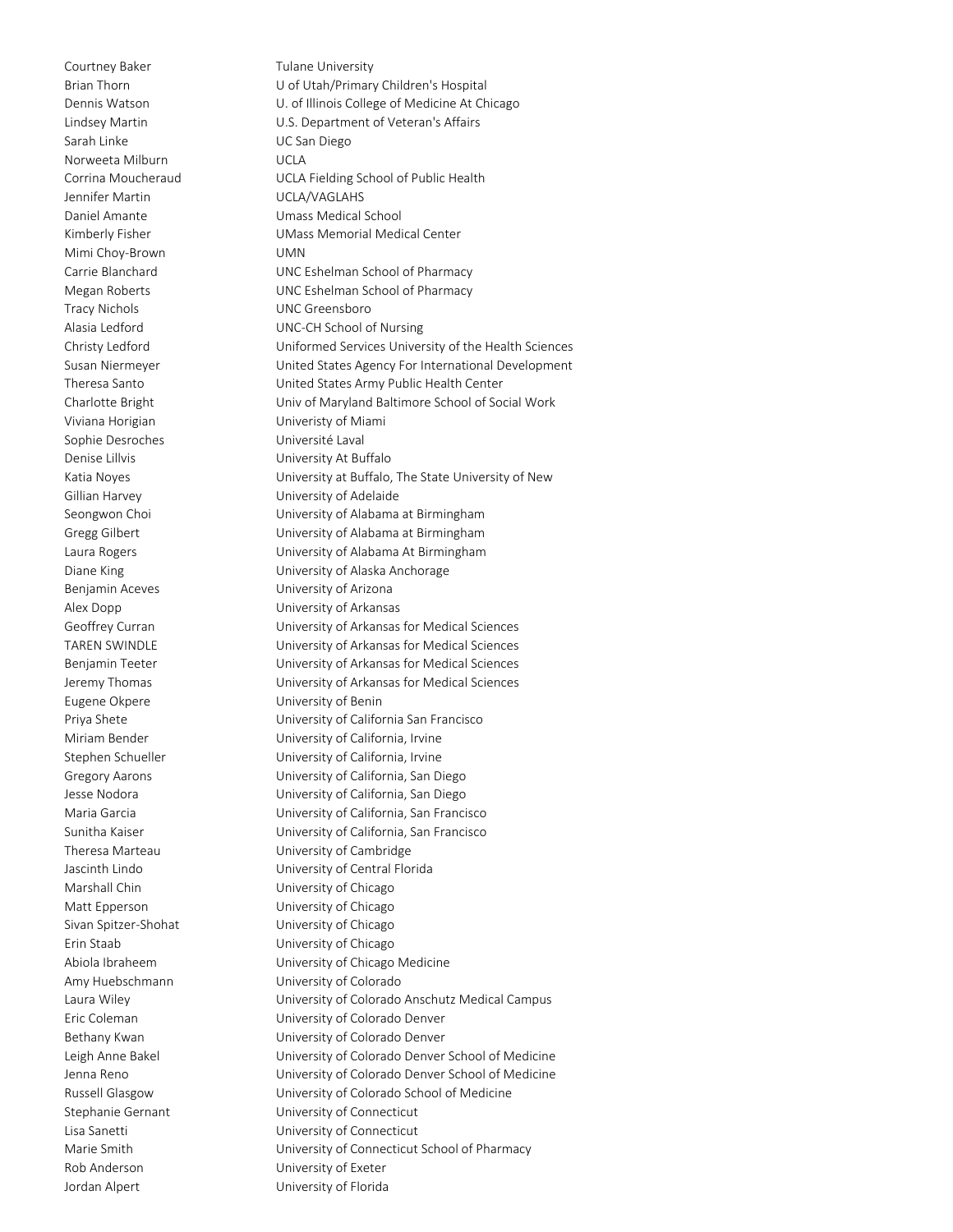Elizabeth Shenkman University of Florida Stephanie Staras University of Florida Kristin Weitzel University of Florida Danielle Bellows University of Hartford Natoshia Askelson University of Iowa Laura Seegmiller **Laura Seegmiller** University of Iowa Tomi Akinyemiju University of Kentucky David Burgess **Example 20** University of Kentucky Angela Carman University of Kentucky Kris Damron **Example 20** University of Kentucky Sycarah Fisher **University of Kentucky** Nancy Harrington University of Kentucky Jing Li University of Kentucky Nancy Schoenberg University of Kentucky Lovoria Williams University of Kentucky Mark Williams **Mark Williams** University of Kentucky Chor Yau Ooi University of Malaya Cheryl Knott University of Maryland Jessica Magidson University of Maryland Alexandra Rose **No. 1888** University of Maryland Anne Norris University of Miami Mark Stoutenberg **Mark Stoutenberg** University of Miami Seoyoun Choi **Exercise Seoyoun Choi** University of Michigan Lindsay DeCamp University of Michigan Oliver Gadabu University of Michigan Theodore Iwashyna University of Michigan Nikolas Koscielniak University of Michigan Zach Landis-Lewis University of Michigan Kristen Miner **Miner** University of Michigan Michelle Moniz **University of Michigan** Ezinne Ndukwe **University of Michigan** Gretchen Piatt University of Michigan

Ramzi Salloum University of Florida Kea Turner **Example 20 Turner Controller University of Florida, HSR, Management, and Policy** Isaac Fwemba University of Ghana, Department of Biostatistics Houshang Darabi University of Illinois At Chicago Marina Del Rios University of Illinois At Chicago Marian L. Fitzgibbon University of Illinois at Chicago Terry Vanden Hoek University of Illinois At Chicago Kristine Zimmermann University of Illinois At Chicago Kirsten Hanrahan University of Iowa Hospitals and Clinics Anne Abbott **Anne Abbott** University of Iowa, College of Public Health Grace Ryan University of Iowa, College of Public Health Sharla Smith University of Kansas - Wichita Christina Studts University of Kentucky/College of Public Health Robin Vanderpool University of Kentucky/College of Public Health Sarah Knowles University of Manchester Paul Wilson **Nation** University of Manchester Yudy Fonseca University of Maryland Dept Peds Joyce Johnson University of Maryland School of Medicine Hannah Lane University of Maryland School of Medicine Kathryn Montgomery University of Maryland School of Nursing Fadia Shaya University of Maryland School of Pharmacy Hillary Edwards University of Maryland, Baltimore Kathy Marconi University of Maryland, Baltimore Grad School Jennifer Callaghan-Koru University of Maryland-Baltimore County Angela Walter **National Exercise System** University of Massachusetts Lowell Jinying Chen University of Massachusetts Medical School Jamie Faro University of Massachusetts Medical School Stephenie Lemon University of Massachusetts Medical School Thomas Houston University of Massachusetts Medical School Library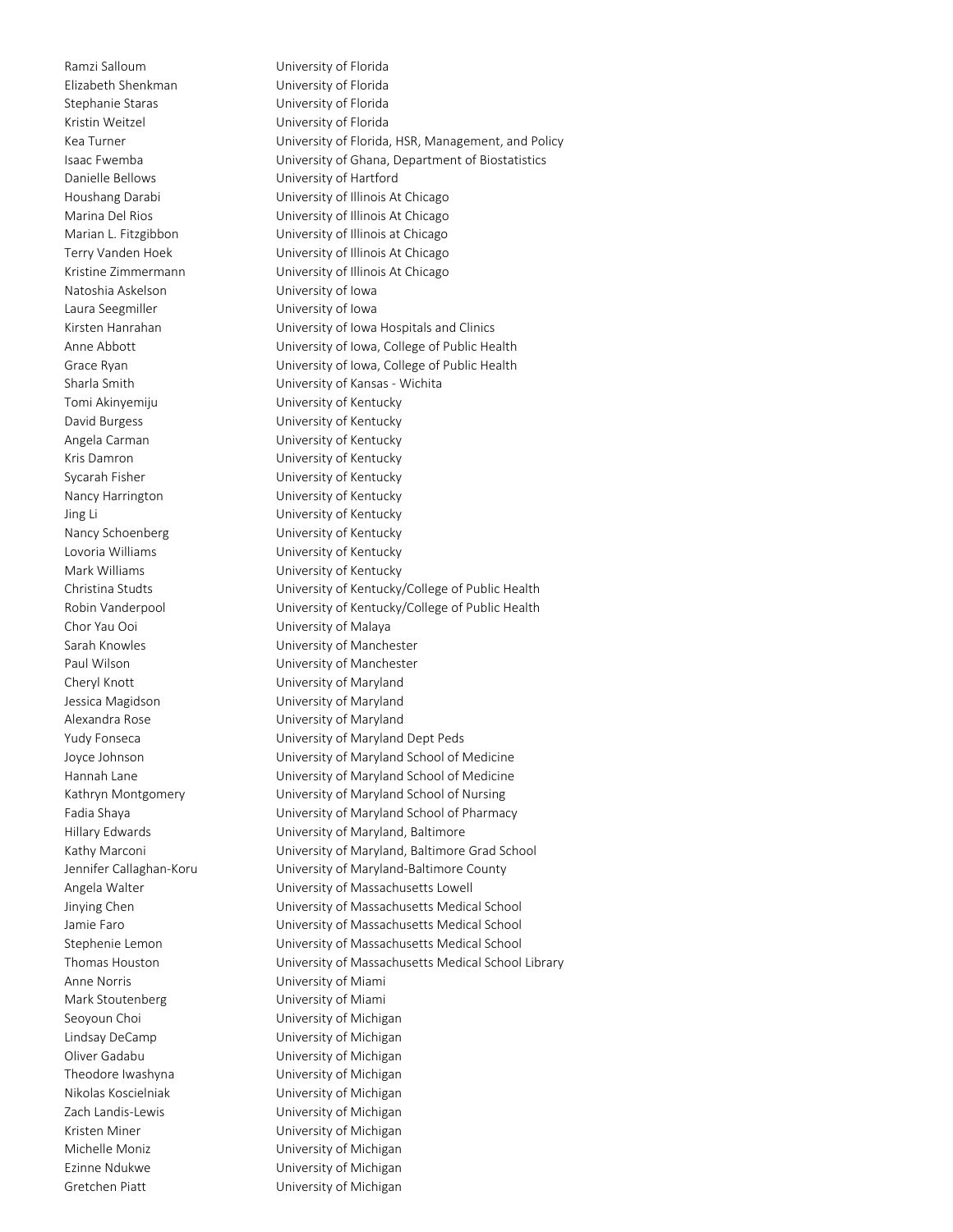Amy Rusch University of Michigan Ted Skolarus **National Skolarus** University of Michigan Brad Zebrack University of Michigan Joel Farley University of Minnesota Ira Moscovice University of Minnesota Matthew Weber University of Minnesota Katie White **White Example 20** University of Minnesota Angelina Flores-Montoya University of New Mexico Alberta Kong University of New Mexico Timothy Ozechowski University of New Mexico Sarah Kennedy University of Newcastle Kathryn Reilly **Example 20** University of Newcastle Ane-Marthe Solheim Skar University of Oslo Chantal Backman University of Ottawa Abigail Gray University of Pennsylvania Heather Greysen University of Pennsylvania Meghan Lane-Fall University of Pennsylvania Gwendolyn Lawson University of Pennsylvania David Mandell **National Communistion** University of Pennsylvania Melissa Maye University of Pennsylvania Melanie Pellecchia University of Pennsylvania Simone Schriger The University of Pennsylvania Rebecca Stewart **Vancies** University of Pennsylvania LauraEllen Ashcraft University of Pittsburgh Grace Campbell **Example 1** University of Pittsburgh Joel Stevans University of Pittsburgh Steven Barnett University of Rochester

Antoinette Coe **University of Michigan College of Pharmacy** Nicholas Bowersox University of Michigan Department of Psychiatry Amy Kilbourne **University of Michigan Department of Psychiatry** Katie Allan **Matie Allan** University of Michigan Institute for Healthcare Po Geoffrey Barnes University of Michigan Institute for Healthcare Po Jennifer Ervin University of Michigan Institute for Healthcare Po Emily Dibble University of Michigan Medical School Andria Eisman University of Michigan School of Public Health Deborah Pestka University of Minnesota,College of Pharmacy Paul Estabrooks University of Nebraska Medical Center Jungyoon Kim University of Nebraska Medical Center Obinna Onwujekwe University of Nigeria Nsukka Becky Lee **University of North Carolina** Joan Cates University of North Carolina At Chapel Hill Leah Frerichs University of North Carolina At Chapel Hill Jennifer Leeman University of North Carolina at Chapel Hill Angela Parcesepe University of North Carolina At Chapel Hill Catherine Rohweder University of North Carolina at Chapel Hill Tainayah Thomas University of North Carolina At Chapel Hill Angela Stover University of North Carolina Chapel Hill Alice Ammerman University of North Carolina, Chapel Hill Sarah Birken **Interval Communisti** University of North Carolina, Chapel Hill Sandra Diehl **Entity of North Carolina**, Chapel Hill Courtney Luecking University of North Carolina, Chapel Hill Byron Powell **Example 20** University of North Carolina, Chapel Hill Shawnda Schroeder University of North Dakota School of Medicine & He Joan Walker University of Oklahoma Health Sciences Center Rinad Beidas University Of Pennsylvania Kevin Volpp **Engles** University of Pennsylvania and Philadelphia VA Medical Center Emilia Flores University of Pennsylvania Health System Bruce Rollman University of Pittsburgh School of Medicine Jack Warwick University of Pittsburgh School of Pharmacy Ann Dozier **National Exercise State University of Rochester Medical Center** Kenneth McConnochie University of Rochester Medical School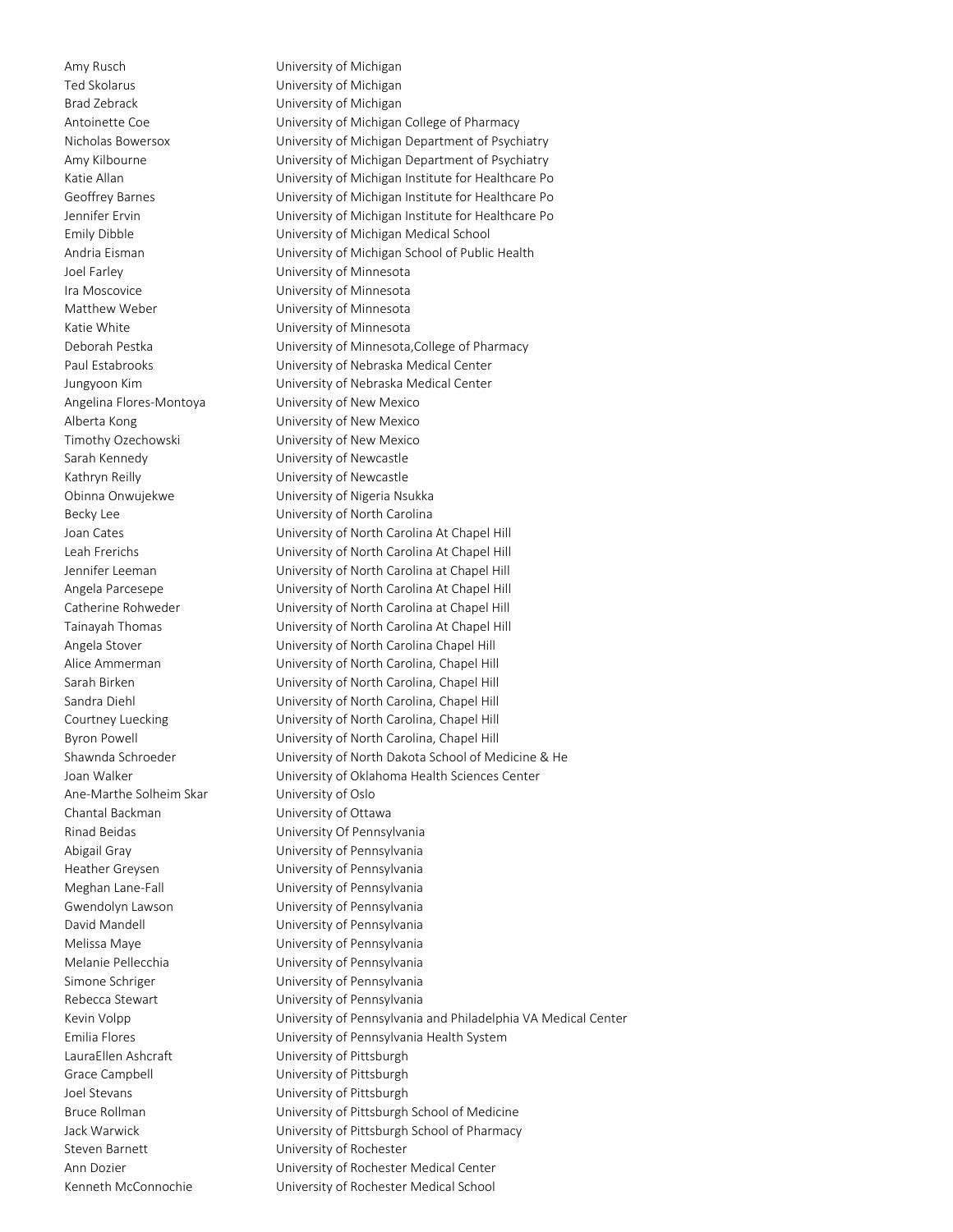Deborah Cragun University of South Florida Tom Massey University of South Florida Lynette Goldberg **Lynette Goldberg** University of Tasmania Jon Adams University of Technology Mary Ann O'Brien **Nary Ann O'Brien** University of Toronto Lauren Budinger **Lauren Budinger** University of Utah Julie Fritz University of Utah Brett Einerson University of Utah Health Valerie Harder **Valerie Harder** University of Vermont Elizabeth Rogawski University of Virginia Laura-Mae Baldwin University of Washington Kristin Beima-Sofie **Namillary Controller University of Washington** Erin Blakeney University of Washington Deborah Bowen University of Washington Stephanie Brewer University of Washington Eric Bruns University of Washington Shannon Dorsey **Example 20** University of Washington Sarah Gimbel **Example 20** University of Washington Peggy Hannon **Disk Communisty of Washington** Lisa Ibanez University of Washington Nami Kawakyu University of Washington Christopher Kemp University of Washington Gina Keppel **Contact Contact Contact Contact Contact Contact Contact Contact Contact Contact Contact Contact Contact Contact Contact Contact Contact Contact Contact Contact Contact Contact Contact Contact Contact Contact C** Sarah Knerr **National Communisties** University of Washington Aaron Lyon **Nation** University of Washington Miruna Petrescu-Prahova University of Washington Laura Spece **Laura Spece** University of Washington Bradley Wagenaar University of Washington Anjuli Wagner **National Communisties** University of Washington Sarah Walker **National Sarah Walker** University of Washington Bryan Weiner University of Washington Douglas Zatzick University of Washington Celia Laur University of Waterloo Natasha Sobers University of West Indies David Mott **David Mott** University of Wisconsin

Natalie Leblanc University of Rochester School of Nursing Heather Brandt University of South Carolina M. Mahmud Khan University of South Carolina Sara Wilcox University of South Carolina Cheryl Vamos University of South Florida College of Public Health Christina Dieli-Conwright University of Southern California Haomiao Jin University of Southern California Rebecca Lengnick-Hall University of Southern California Lawrence Palinkas University of Southern California Monica Perez Jolles University of Southern California Justin Gatwood University of Tennessee College of Pharmacy Mandy Hill Mandy Hill Controller University of Texas Health Science Center Timothy Walker University of Texas Health Science Center at Houst Katy Dondanville **National Exercity Controllers** University of Texas Health Science Center at San A Ashley Housten University of Texas MD Anderson Cancer Center Timothy Reistetter University of Texas Medical Branch at Galveston Maria Fernandez University of Texas School of Public Health Sobia Khan **Interval Communisti** University of Toronto IHPME Kadia Petricca University of Toronto IHPME Rachael Comeau **Comeau** University of Vermont - VCHIP Christine Pellegrino University of Vermont - VCHIP Julie Adams University of Vermont Medical Center drew harris University of Virginia School of Medicine Wendy Barrington University of Washington School of Nursing Jenny Bacci University of Washington School of Pharmacy Erin LePoire **Erin LePoire** University of Washington, Seattle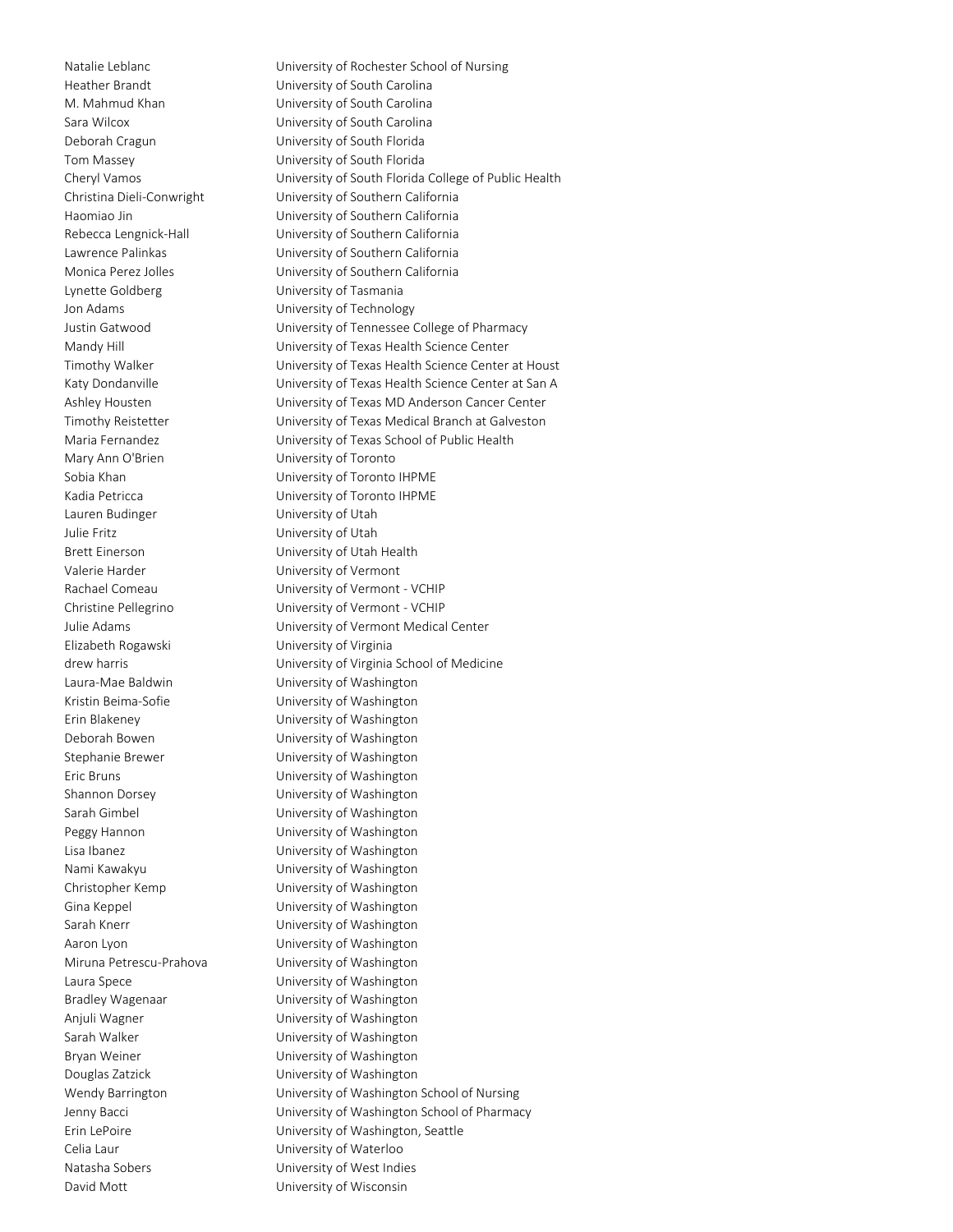Leslie Allsopp UNTHSC SPH Lauren Cafferty **Lauren Cafferty Lauren Cafferty** Philip Greilich VT Southwestern Ashley Couture **Cauca Couture** UVM Medical Center Lesley Steinman UW HPRC Byron Bair VA Elise Gatsby VA - SLC Megan McCullough VA HSR&D CHOIR

Andrew Quanbeck University of Wisconsin - Madison Taylor Watterson University of Wisconsin - Madison Nicole Brys University of Wisconsin, Madison Heather D'Angelo University of Wisconsin, Madison Todd Molfenter University of Wisconsin, Madison Heidi Brown University of Wisconsin, Madison Dept of OBGYN Ka Xiong **Example 20 Strategier University of Wisconsin**, School of Pharmacy James Ford University of Wisconsin-Madison Madelyne Greene University of Wisconsin-Madison Eileen Kintner University of Wisconsin-Madison Maria Mora Pinzon University of Wisconsin-Madison Michelle Chui University of Wisconsin-Madison School of Pharmacy Nancy Dailey **Nancy Dailey** US Department of Veterans Affairs Bertha Flores UT Health Science Center San Antonio Jennifer Sharpe Potter UT Health Science Center San Antonio Patricia Dolan Mullen **Uthealth School of Public Health** Bijal Balasubramanian Uthealth School of Public Health In Dallas Mark Zehner UW Center For Tobacco Research and Intervention Akkeneel Talsma **Internal COVID VI UWM College of Nursing** Carly Babino UW-Madison School of Nursing Allen Gifford **VA and Boston University** Laura Damschroder VA Ann Arbor Healthcare System David Goodrich VA Ann Arbor Healthcare System Christine Kowalski VA Ann Arbor Healthcare System Veronica Williams VA Ann Arbor Healthcare System Cassidy Gutner VA Boston Healthcare System Christopher Miller VA Boston Healthcare System Laura Wray VA Center For Integrated Healthcare eric hermes VA Connecticut Healthcare System Kelty Fehling The Colorado Healthcare System Lindsay Miller VA Eastern Colorado Healthcare System Heidi Sjoberg VA Eastern Colorado Healthcare System Alison Hamilton VA Greater Los Angeles Kristina Cordasco VA Greater Los Angeles Healthcare System Ruth Klap VA Greater Los Angeles Healthcare System Claire Than VA Greater Los Angeles Healthcare System Elizabeth Yano VA Greater Los Angeles Healthcare System Maria Souden VA Health Services Research & Development George Fitzelle VA Health Services Research & Development Service Shannon Jordan VA Health Services Research & Development Service Eva Woodward VA HSR&D Center for Mental Healthcare and Outcomes Heather Reisinger VA Iowa City Health Care System Nathan Boucher VA Medical Center, Durham Karen Goldstein VA Medical Center, Durham Taryn Erhardt VA Palo Alto Health Care System Andrea Nevedal VA Palo Alto Health Care System Sarah Ono VA Portland Health Care System Christian Helfrich VA Puget Sound Health Care System Megan Moldestad VA Puget Sound Health Care System Emily Williams VA Puget Sound Health Care System George Sayre VA Puget Sound Healthcare System Joe Huggins VA Rocky Mountain MIRECC For Suicide Prevention James Pittman VA San Diego Healthcare System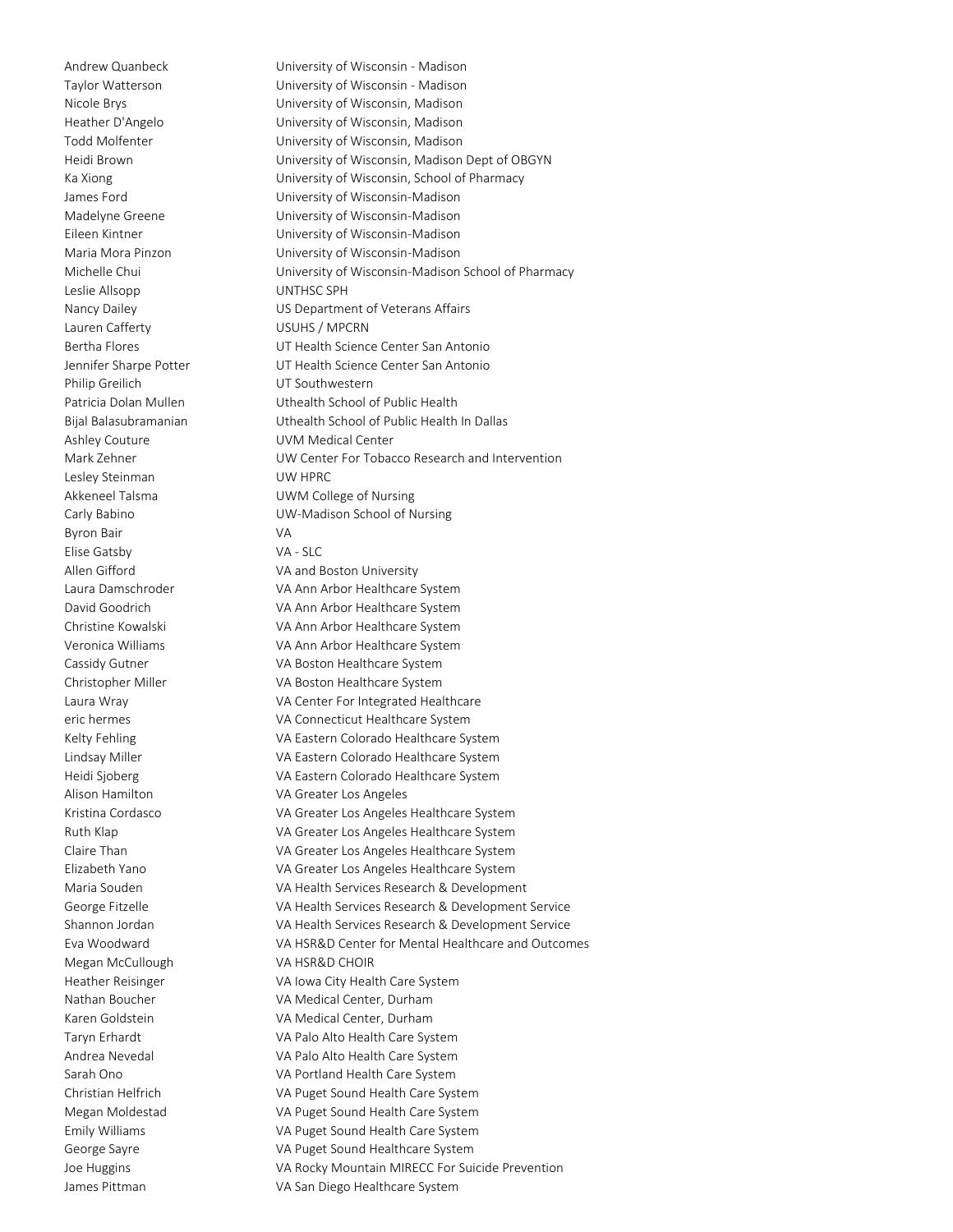Naomi Tomoyasu VA/VHA Office of Research Management and Developme Deonni Stolldorf Vanderbilt University Lacey Lewis **Veteran Affairs** Melissa Braganza VHA, VA Meghan Bauman Vibrent Health Kaitlin Reinert Vibrent Health Samantha Harden Virginia Tech Thomas Strayer Virginia Tech

Sunil Kripalani Vanderbilt Center for Quality & Implementation Res Carolyn Audet Vanderbilt Institute For Global Health Shari Barkin Vanderbilt University Medical Center Pamela Hull Vanderbilt University Medical Center T A McDonald Vanderbilt University Medical Center Amanda Mixon Vanderbilt University Medical Center Lyndsay Nelson Vanderbilt University Medical Center Summer Weber Vanderbilt University Medical Center Jacqueline Fickel Veteran's Affairs Health Services Research and Development Center, Sepulveda Faith Booker Veterans Affairs HSR & D Carol Achtmeyer Veterans Affairs Medical Center Of Seattle Anju Sahay Veterans Affairs Palo Alto Health Care System Craig Rosen Veterans Affairs, Palo Alto Health Care System Julian Brunner Veterans Affais, HSR&D Bo Kim Veterans Health Administration Stephen Marcus Veterans Health Administration Ryan Vega Veterans Health Affairs Vera Yakovchenko Veterens Affairs Medical Center, Bedford, Massachu Kristen Wing **VHA Office of Rural Health** Alexander Krist **Virginia Commonwealth University** Bonny Morris **Virginia Commonwealth University** Yaou Sheng **Virginia Commonwealth University** Abby Steketee Virginia Tech - Dept. of HNFE, PARCI Lab David Shalowitz **Wake Forest University** Chris Jones Wake Forest University School of Medicine Laurie Steffen Wake Forest University School of Medicine Patricia Woltz **Wakemed Health and Hospitals** Alicia Warnock Walter Reed National Military Medical Center Brittany Cooper Washington State University Gitanjali Shrestha Washington State University Ross Brownson Washington University Rebekah Jacob Washington University Elizabeth Zofkie Washington University Laura Brossart Washington University Brown School of Social Work Stacey McCrary Washington University Brown School of Social Work Renee Parks Washington University Brown School of Social Work Peg Allen Washington University in St. Louis Ana Baumann Washington University in St. Louis Douglas Luke Washington University in St. Louis Sara Malone Washington University in St. Louis Katherine Marcal Washington University in St. Louis Stephanie Mazzucca Washington University in St. Louis Virginia McKay Washington University In St. Louis Sarah Moreland-Russell Washington University in St. Louis Alexandra Morshed Washington University In St. Louis Maggie Padek Washington University in St. Louis Enola Proctor Washington University in St. Louis Alex Ramsey Washington University in St. Louis Kelly Harris **Washington University In St. Louis, School of Medi** Cecelia Calhoun Washington University School of Medicine Mario Castro Washington University School of Medicine Andrea Hagemann Washington University School of Medicine M Safwan Badr Wayne State University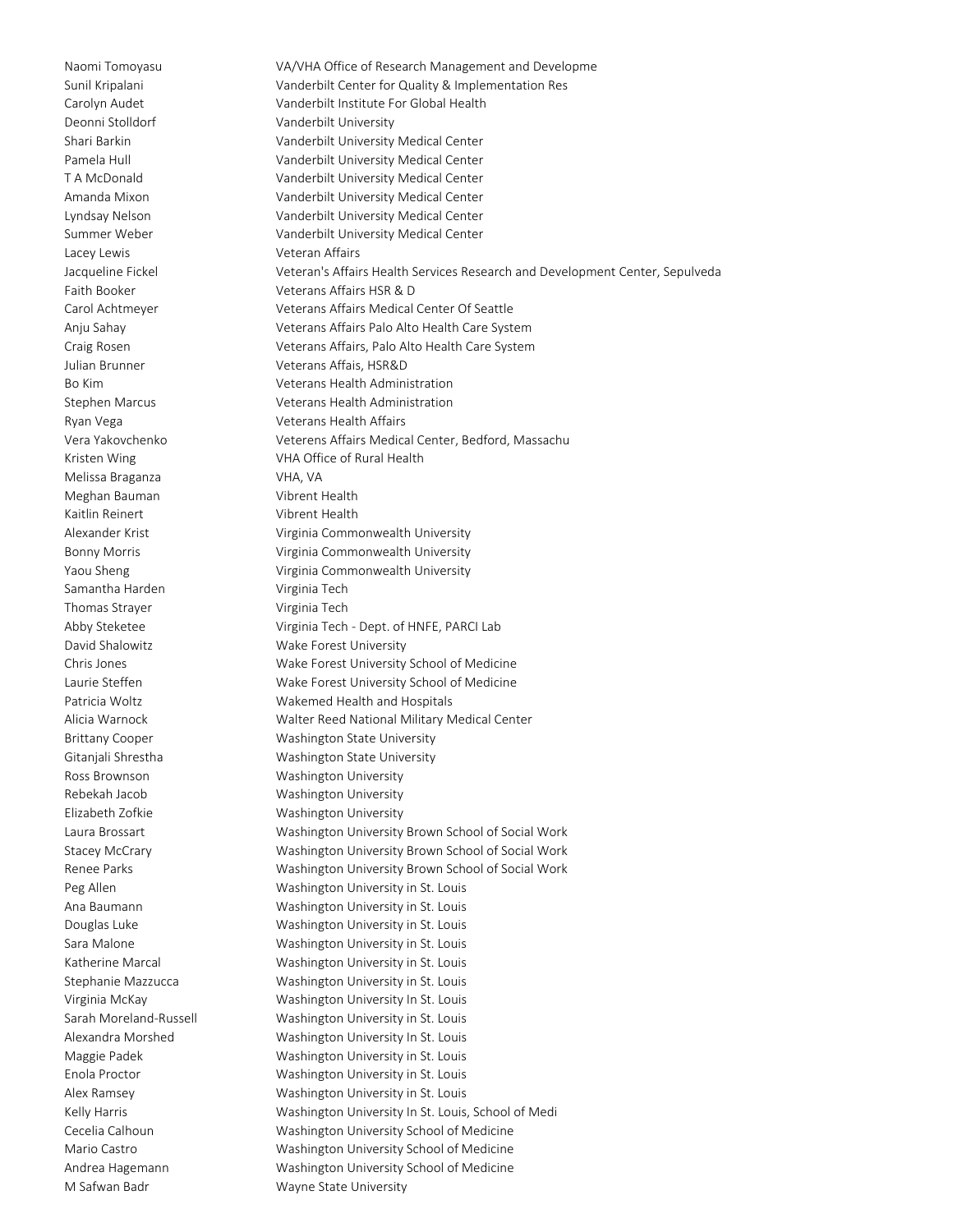Stephen Murphy Webmd Jason Sico West Haven VAMC Jessa Engelberg West Health Institute Traci Jarrett West Virginia University Erika Bonilla Westat, Inc. Shoma Ghose Westat, Inc. Cristina Rabadan-Diehl Westat, Inc. Jarnee Riley Westat, Inc. Anita Kothari **Western University** Rachel McLaughlin Whitman-Walker Health Matthew Brown WUSTL Leslie Curry Yale School of Medicine Saria Hassan Yale School of Medicine Sangini Sheth Yale School of Medicine Jennifer (eva) Edelman Yale University David Fiellin Vale University Mona Sharifi **Yale University** Steven Bernstein **Yale University School of Medicine** Mona AuYoung Jessica Adams salman Alenzi Adrien Allorant Nalini Anand Margaret Anton Sarah Asad Louanne Bakk Jure Baloh Ian Barbash Ana Bastos de Carvalho Ali Ben Charif Debra Bingham Leanne Boehm Andrea Borondy Kitts Jessica Calderon-Mora Kelly Carpenter Joni Carroll Abigail Caudle Shirley Chang Keith Chartier Xiaoxue Chen Lucy Davidoff Katherine Dollar John Donnelly Katie Doong Amy Drahota Wendi Elkins Yvonne Ferguson Edgar Fernandez Kristie Foley

April Idalski Carcone Wayne State University School Of Medicine Gwen Zornberg **Weill Cornell Medical College** Alexander Young West Los Angeles VA, MIRECC Kim Dumont William T. Grant Foundation Vivian Tseng William T. Grant Foundation Heather Fraser Wits School of Public Health Laura Desveaux Women's College Hospital Garry Aslanyan World Health Organization Cara Sedney **Cara Sedney WVU Department of Neurosurgery** Daniel Davidson Yale School of Public Health J. Lucian Davis Yale School of Public Health Cynthia Shi Yale School of Public Health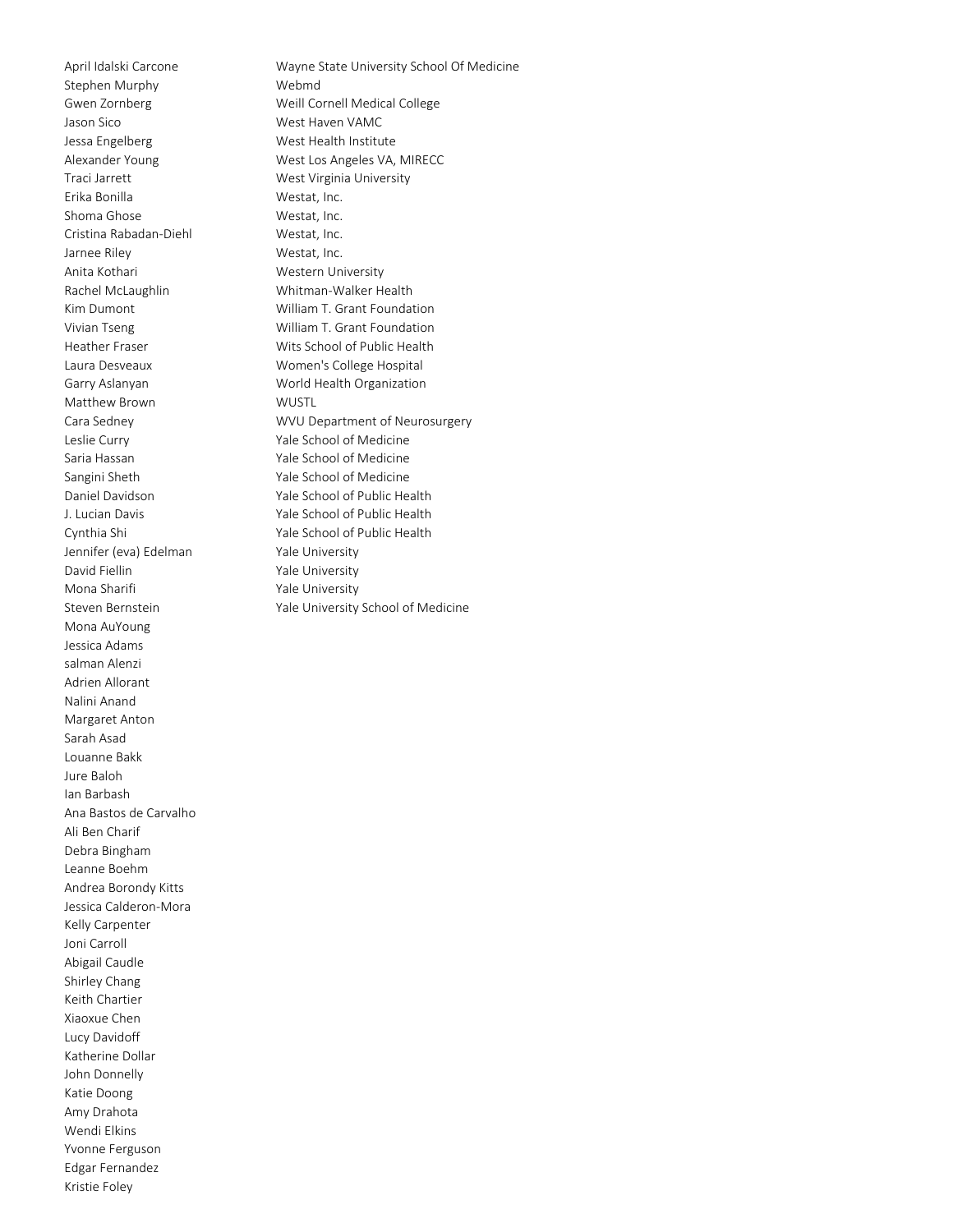Susan Frayne Bryan Garner Cynthia George Robert Gibson Heather Gilmartin Pamela Ginex Shannon Glenn Sarah Goff Rachel Golden Matthew Haemer Emily Haroz Nader Hassan Hamdi Leah Haverhals Elizabeth Holguin Katelin Hoskins Kimberly Hreha Vanessa Hurley Mayuko Ito Fukunaga Julie Jacobs VICKI JOHNSON-LAWRENCE Melanie Jones Kelsey Jones Pratt Janine Jurkowski Yvonne Kellar-Guenther Alexandra Kent Niharika Khanna Kathleen Knocke Jay Knowlton Stephanie Koh Anna Krupp Lisa Lachance Sara Landes Jiha Lee Matthew Lee Simon Craddock Lee Heather Limper Selene Mak Elizabeth Malcolm Katrina Mateo Kaitlyn McBride Kathryn McBride Cara McDermott Kari Mentzer Amanda Midboe Julie Mottl-Santiago Megan Mullins Rosemary Nabaweesi Katherine Nelson Megan O'Grady Jamala Okoh Tanya Olmos-Ochoa Quinn Pack LIGIA PAINA Subhamoy Pal jose parra-cardona Charlene Pope Kimberly Pratt Julia Prentice Jonathan Purtle Borsika Rabin Shoba Ramanadhan